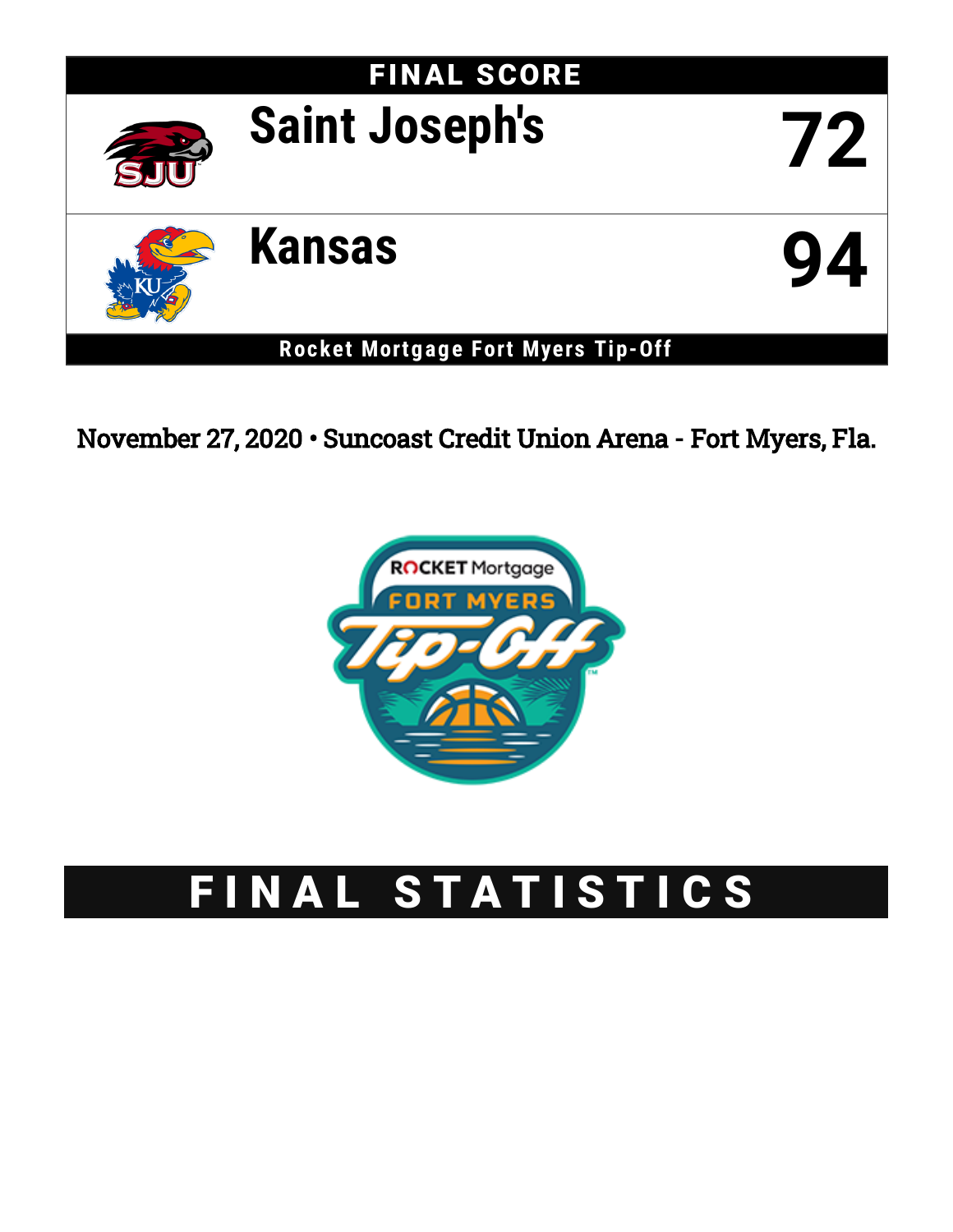## **Official Box Score Saint Joseph's vs Kansas Game Totals -- Final Statistics November 27, 2020 at Suncoast Credit Union Arena - Fort Myers, Fla.**



## **Saint Joseph's 72**

| No. | Player                  | S  | <b>Pts</b> | FG       | 3FG       | FТ      | 0R           | DR | TR | PF            | A  | то | Blk          | Stl      | Min | $+/-$ |
|-----|-------------------------|----|------------|----------|-----------|---------|--------------|----|----|---------------|----|----|--------------|----------|-----|-------|
| 00  | <b>BISHOP, DAHMIR</b>   | G  | 14         | $5 - 12$ | 4-8       | $0-0$   | 0            |    |    |               | 0  | 4  | 0            |          | 24  | $-13$ |
| 01  | DALY, RYAN              | G  | 14         | $4 - 11$ | $1-5$     | $5 - 7$ |              | 6  |    | 4             | 3  | 6  | $\mathbf{0}$ | 3        | 23  | $-2$  |
| 05  | <b>FOSTER JR., GREG</b> | G  | 2          | $1 - 9$  | $0 - 3$   | $0 - 0$ |              | 4  | 5  | 0             | 2  | 2  | 0            | 0        | 21  | 0     |
| 22  | HALL, JORDAN            | F. | 6          | $2 - 9$  | $2 - 4$   | $0 - 0$ | $\mathbf{1}$ | 4  | 5  | 3             | 5  | 0  | $\mathbf{0}$ | 2        | 23  | $-15$ |
| 33  | FUNK, TAYLOR            | F  | 7          | $3 - 7$  | 1-4       | $0-0$   | 4            | 2  | 6  | 2             | 3  | 0  |              |          | 24  | -2    |
| 03  | <b>BROWN, CAMERON</b>   | G  | 5          | $2 - 7$  | 1-4       | $0 - 0$ | 3            | 0  | 3  | $\mathcal{P}$ | 0  | 0  | $\mathbf{0}$ | 2        | 24  | $-23$ |
| 10  | <b>JANSSON, ANTON</b>   | С  | 2          | $1 - 2$  | $0 - 1$   | $0 - 0$ | $\Omega$     | 0  | 0  |               | 0  | 0  |              | 0        | 5   | -9    |
| 11  | <b>MOORE, RAHMIR</b>    | G  | 0          | $0 - 1$  | $0 - 0$   | $0 - 0$ | $\Omega$     |    | 1  | 0             | 0  | 0  | 0            |          | 17  | $-7$  |
| 12  | LONGPRE, ANTHONY        | F  | 0          | $0 - 2$  | $0 - 0$   | $0 - 0$ | $\Omega$     |    |    | $\mathcal{P}$ | 1  | 0  | 0            | 0        | 9   | $-7$  |
| 13  | <b>TRACEY, JADRIAN</b>  | F  | 4          | $1 - 1$  | $0 - 0$   | $2 - 2$ |              |    | 2  | 3             | 0  | 2  | $\Omega$     | 0        | 5   | -8    |
| 24  | FORREST, JACK           | G  | 18         | $7 - 14$ | 4-8       | $0 - 0$ | 0            | 2  | 2  | 3             | 0  |    | 0            | $\Omega$ | 23  | $-24$ |
|     | <b>TEAM</b>             |    |            |          |           |         | 0            | 0  | 0  | 0             |    | 0  |              |          |     |       |
|     | <b>TOTALS</b>           |    |            | 72 26-75 | $13 - 37$ | 7-9     | 11           | 22 | 33 | 21            | 14 | 15 | $\mathbf{2}$ | 10       | 199 |       |
|     |                         |    |            |          |           |         |              |    |    |               |    |    |              |          |     |       |

| <b>Shooting By Period</b><br>Period | FG        | FG%   | 3FG       | 3FG%         | FT      | FT%   | Deadball Rebounds: 1,0<br>Last FG: 2nd-00:19              |
|-------------------------------------|-----------|-------|-----------|--------------|---------|-------|-----------------------------------------------------------|
| 1st Half                            | $13 - 40$ | 33%   | 7-21      | 33%          | $3 - 4$ | 75%   | Biggest Run: 10-0                                         |
| 2nd Half                            | $13 - 35$ | 37%   | 6-16      | 38%          | $4-5$   | 80%   | Largest lead: By 7 at 1st-09:14<br>Technical Fouls: None. |
| Game                                | 26-75     | 34.7% | $13 - 37$ | $35.1\%$ 7-9 |         | 77.8% |                                                           |

## **Kansas 94**

| No. | Player                    | S  | Pts           | FG        | 3FG      | FТ        | 0 <sub>R</sub> | DR | TR            | PF             | A  | TO | Blk      | Stl      | Min | $+/-$ |
|-----|---------------------------|----|---------------|-----------|----------|-----------|----------------|----|---------------|----------------|----|----|----------|----------|-----|-------|
| 00  | <b>GARRETT, MARCUS</b>    | G  | 5             | $1 - 5$   | $0 - 0$  | $3-4$     | 2              | 5  |               |                | 3  | 0  | 0        | 3        | 29  | 21    |
| 02  | <b>BRAUN, CHRISTIAN</b>   | G  | 30            | $10 - 13$ | $5-8$    | $5-5$     |                | 8  | 9             | $\overline{2}$ | 3  | 3  | $\Omega$ | 4        | 36  | 23    |
| 24  | <b>THOMPSON, BRYCE</b>    | G  |               | $3 - 7$   | $1 - 2$  | $0 - 0$   | 0              | 4  | 4             | 2              | 2  | 4  | 0        | 0        | 21  | 2     |
| 30  | AGBAJI, OCHAI             | G  | 18            | 7-13      | $2 - 5$  | $2 - 2$   | $\overline{2}$ | 2  | 4             |                |    | 2  |          |          | 34  | 22    |
| 33  | MCCORMACK, DAVID          | F  | 8             | $2 - 6$   | $0 - 0$  | $4-6$     |                | 2  | 3             | 2              | 0  | 3  | 0        | 0        | 11  |       |
| 01  | <b>GRANT-FOSTER, TYON</b> | G  | $\mathcal{P}$ | $1 - 5$   | $0 - 1$  | $0 - 0$   |                | 2  | 3             |                | 0  |    |          | $\Omega$ | 12  | $-2$  |
| 03  | HARRIS, DAJUAN            | G  | 3             | 1-1       | 1-1      | $0 - 0$   |                | 2  | 3             | 2              | 5  |    | 0        | 2        | 15  | 21    |
| 10  | <b>WILSON, JALEN</b>      | F. | 14            | $4 - 8$   | $0 - 2$  | $6-9$     | 3              | 6  | 9             |                | 3  |    |          | $\Omega$ | 24  | 21    |
| 13  | <b>ENARUNA, TRISTAN</b>   | F  | 6             | $3-6$     | $0 - 1$  | $0 - 0$   | 0              | 3  | 3             | 0              | 0  | 0  | 0        | 0        | 10  | 1     |
| 35  | MUSCADIN, GETHRO          | F  | 0             | $0 - 0$   | $0 - 0$  | $0 - 0$   | 0              | 0  | $\Omega$      | 0              | 0  | 0  |          | 0        |     | $-2$  |
| 44  | LIGHTFOOT, MITCH          | F  |               | $0 - 0$   | $0 - 0$  | $1-2$     | 0              | 2  | $\mathcal{P}$ |                | 0  |    | 0        | 0        | 5   | -4    |
|     | <b>TEAM</b>               |    |               |           |          |           |                | 3  | 4             | $\Omega$       |    | 0  |          |          |     |       |
|     | <b>TOTALS</b>             |    | 94            | 32-64     | $9 - 20$ | $21 - 28$ | 12             | 39 | 51            | 14             | 17 | 16 | 4        | 10       | 199 |       |

| <b>Shooting By Period</b> |           |       |          |       |           |              |
|---------------------------|-----------|-------|----------|-------|-----------|--------------|
| Period                    | FG        | FG%   | 3FG      | 3FG%  | FТ        | FT%          |
| 1st Half                  | 14-32     | 44%   | 5-9      | .56%  | $11 - 12$ | 92%          |
| 2nd Half                  | 18-32     | 56%   | 4-11     | 36%   | $10 - 16$ | 63%          |
| Game                      | $32 - 64$ | 50.0% | $9 - 20$ | 45.0% | $21 - 28$ | <b>75.0%</b> |

*Deadball Rebounds:* 5,0 *Last FG:* 2nd-00:41 *Biggest Run:* 11-0 *Largest lead:* By 26 at 2nd-00:41 *Technical Fouls:* None.

| Game Notes:                                                        | <b>Score</b>                             | 1st | 2 <sub>nd</sub>      | тот | Points from  | SJU | Kan |
|--------------------------------------------------------------------|------------------------------------------|-----|----------------------|-----|--------------|-----|-----|
| Officials: Roger Ayers, Terry Oglesby, AJ Desai<br>Attendance: 310 | SJU                                      | 36  | 36                   | 72  | In the Paint | 26  | 38  |
|                                                                    | Kan                                      | 44  | 50                   | 94  | Off Turns    | 15  | 17  |
| Start Time: 02:01 PM ET                                            |                                          |     |                      |     | 2nd Chance   |     | 18  |
| End Time: 03:55 PM ET<br>Game Duration: 1:53                       | SJU led for 11:30. Kan led for 24:37.    |     |                      |     | Fast Break   |     | 35  |
| Neutral Court:                                                     | Game was tied for 3:38.<br>Timon tiod: C |     | $1$ and Changes $42$ |     | Bench        | 29  | 26  |

Game Duration: **1:53** Neutral Court;

**Game was tie**<br>Times tied: 6 S:30.<br>Lead Changes: **13**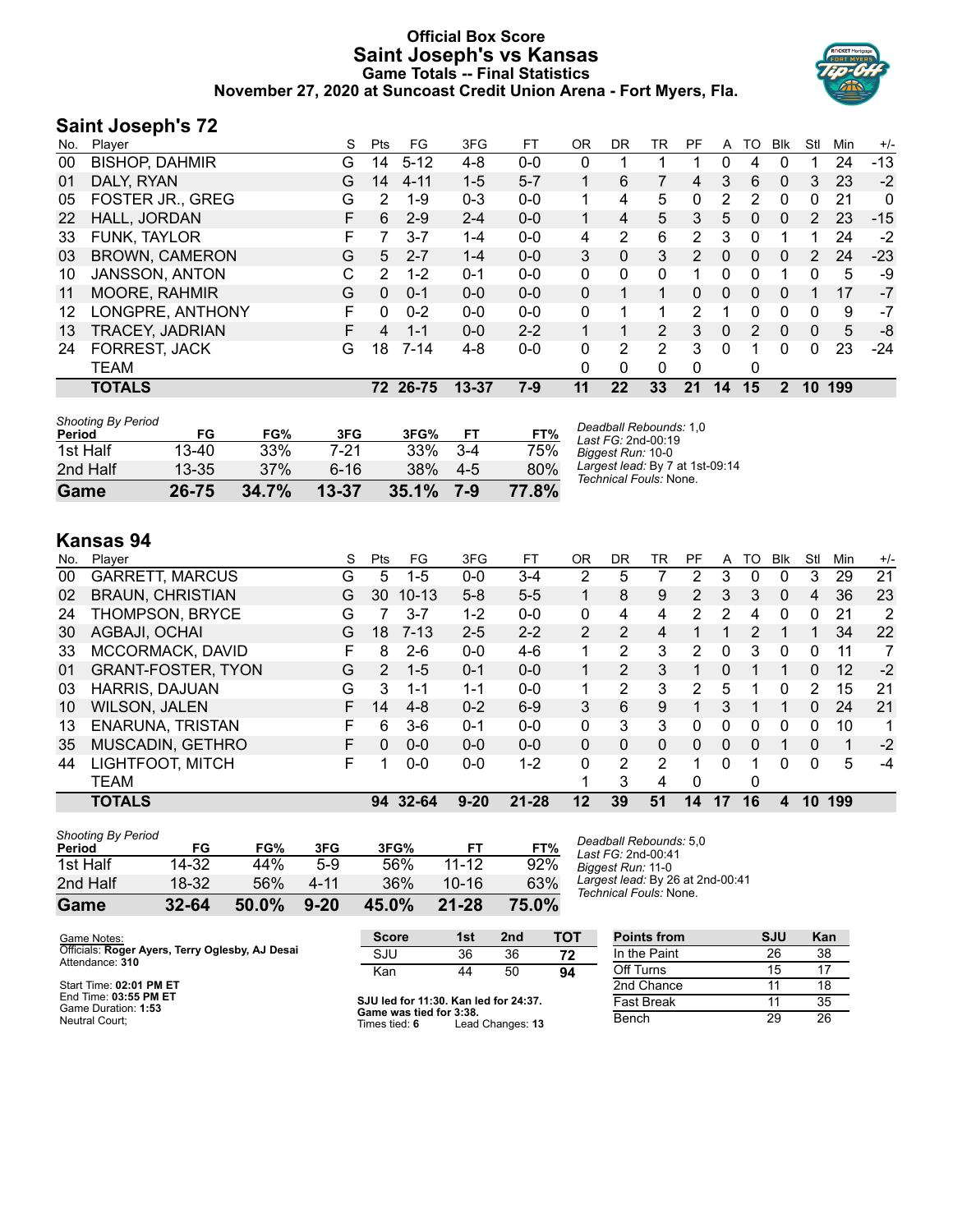#### **Official Box Score Saint Joseph's vs Kansas First Half Statistics Only November 27, 2020 at Suncoast Credit Union Arena - Fort Myers, Fla.**



## **Saint Joseph's 36**

| No. | Plaver                  | S  | <b>Pts</b> | <b>FG</b> | 3FG      | <b>FT</b> | 0R             | <b>DR</b>    | TR             | <b>PF</b>     | A | TO       | <b>B</b> lk | Stl      | <b>Min</b> | $+/-$          |
|-----|-------------------------|----|------------|-----------|----------|-----------|----------------|--------------|----------------|---------------|---|----------|-------------|----------|------------|----------------|
| 00  | <b>BISHOP, DAHMIR</b>   | G  | 6          | $2 - 4$   | $2 - 4$  | $0 - 0$   | 0              |              |                |               | 0 | 2        | $\Omega$    | 0        | 10         | $-5$           |
| 01  | DALY, RYAN              | G  | 8          | $2 - 7$   | $1 - 4$  | $3 - 4$   |                | 3            | 4              |               | 2 |          | 0           | 3        | 14         | $-1$           |
| 05  | <b>FOSTER JR., GREG</b> | G  | 2          | $1 - 7$   | $0 - 2$  | $0-0$     |                | 3            | 4              | 0             |   | 1        | 0           | 0        | 14         | -1             |
| 22  | HALL, JORDAN            | F  | 0          | $0 - 1$   | $0 - 0$  | $0 - 0$   |                | 2            | 3              |               | 3 | $\Omega$ | 0           |          | 10         | $-11$          |
| 33  | FUNK, TAYLOR            | F  | 5.         | $2 - 6$   | $1 - 4$  | $0 - 0$   | $\overline{2}$ | 0            | $\overline{2}$ | 0             |   | 0        |             | 0        | 11         | 4              |
| 03  | <b>BROWN, CAMERON</b>   | G  | 3.         | $1 - 3$   | $1 - 2$  | $0 - 0$   |                | $\mathbf{0}$ | 1              |               | 0 | 0        | 0           | 2        | 13         | $-11$          |
| 10  | JANSSON, ANTON          | C  | $\Omega$   | $0 - 1$   | $0 - 1$  | $0-0$     | 0              | 0            | 0              |               | 0 | $\Omega$ |             | 0        | 2          | $-7$           |
| 11  | <b>MOORE, RAHMIR</b>    | G  | $\Omega$   | $0 - 1$   | $0 - 0$  | $0 - 0$   | 0              | 0            | $\Omega$       | $\Omega$      | 0 | $\Omega$ | $\Omega$    |          | 9          | $\overline{7}$ |
| 12  | LONGPRE, ANTHONY        | F  | 0          | $0 - 1$   | $0 - 0$  | $0 - 0$   | 0              | 0            | 0              | 1             |   | 0        | 0           | 0        | 7          | -5             |
| 13  | <b>TRACEY, JADRIAN</b>  | F. | 0          | $0 - 0$   | $0 - 0$  | $0 - 0$   | 0              | $\Omega$     | $\Omega$       | $\mathcal{P}$ | 0 | $\Omega$ | 0           | 0        | 2          | -6             |
| 24  | <b>FORREST, JACK</b>    | G  | 12         | $5-9$     | $2 - 4$  | $0-0$     | 0              | 1            | 1              | 1             | 0 | $\Omega$ | 0           | $\Omega$ | 9          | $-4$           |
|     | TEAM                    |    |            |           |          |           | 0              | 0            | 0              | $\Omega$      |   | 0        |             |          |            |                |
|     | <b>TOTALS</b>           |    |            | 36 13-40  | $7 - 21$ | $3 - 4$   | 6              | 10           | 16             | 9             | 8 | 4        | 2           | 7        | 100        |                |
|     |                         |    |            |           |          |           |                |              |                |               |   |          |             |          |            |                |

| <b>Shooting By Period</b><br>Period | FG    | FG%   | 3FG   | 3FG%  |       | FT%   | Deadball Rebounds: 1,0<br>Last FG Half: SJU 2nd-00:19 |
|-------------------------------------|-------|-------|-------|-------|-------|-------|-------------------------------------------------------|
| 1st Half                            | 13-40 | 33%   | 7-21  | 33%   | $3-4$ | 75%   |                                                       |
| Game                                | 26-75 | 34.7% | 13-37 | 35.1% | 7-9   | 77.8% |                                                       |

## **Kansas 44**

| No. | Plaver                    | S | <b>Pts</b>    | FG       | 3FG     | <b>FT</b> | <b>OR</b>      | <b>DR</b> | TR             | PF       | A        | TO | <b>B</b> lk  | Stl      | Min          | $+/-$    |
|-----|---------------------------|---|---------------|----------|---------|-----------|----------------|-----------|----------------|----------|----------|----|--------------|----------|--------------|----------|
| 00  | <b>GARRETT, MARCUS</b>    | G | 2             | $0 - 3$  | $0-0$   | $2 - 2$   | 2              | 2         | 4              |          |          | 0  | 0            | 0        | 15           | 11       |
| 02  | <b>BRAUN, CHRISTIAN</b>   | G | 13            | $5-6$    | $3 - 4$ | $0 - 0$   | 0              | 5         | 5              |          |          |    | 0            |          | 17           | 7        |
| 24  | THOMPSON, BRYCE           | G | $\mathcal{P}$ | $1 - 5$  | $0 - 1$ | $0 - 0$   | 0              | 3         | 3              | 2        | 2        | 2  | 0            | 0        | 16           | 8        |
| 30  | AGBAJI, OCHAI             | G | 14            | $5 - 5$  | $2 - 2$ | $2 - 2$   | $\overline{2}$ | 2         | 4              | $\Omega$ |          | 2  |              |          | 18           | 10       |
| 33  | MCCORMACK, DAVID          | F | 8             | $2 - 5$  | $0 - 0$ | $4 - 4$   |                | 2         | 3              | 2        | 0        | 2  | 0            | 0        | 10           | 15       |
| 01  | <b>GRANT-FOSTER, TYON</b> | G | $\mathcal{P}$ | $1 - 4$  | $0 - 1$ | $0 - 0$   |                | 0         |                |          | 0        |    | 0            | $\Omega$ | 9            | $-4$     |
| 03  | HARRIS, DAJUAN            | G | $\Omega$      | $0 - 0$  | $0 - 0$ | $0 - 0$   | 0              | 0         | $\Omega$       | 0        | 0        | 0  | $\Omega$     | $\Omega$ | $\mathbf{0}$ | 0        |
| 10  | <b>WILSON, JALEN</b>      | F | $\mathcal{P}$ | $0 - 2$  | $0 - 1$ | $2 - 2$   |                |           | $\overline{2}$ | $\Omega$ | 3        |    |              | 0        | 7            | -3       |
| 13  | <b>ENARUNA, TRISTAN</b>   | F | 0             | $0 - 2$  | $0 - 0$ | $0 - 0$   | 0              | 2         | 2              | 0        | 0        | O  | 0            | 0        | 4            | $-2$     |
| 35  | <b>MUSCADIN, GETHRO</b>   | F | 0             | $0 - 0$  | $0 - 0$ | $0 - 0$   | $\Omega$       | $\Omega$  | $\Omega$       | $\Omega$ | $\Omega$ | 0  | $\Omega$     | $\Omega$ | $\Omega$     | $\Omega$ |
| 44  | LIGHTFOOT, MITCH          | F |               | $0 - 0$  | $0 - 0$ | $1 - 2$   | 0              | 2         | 2              | 0        | $\Omega$ |    | <sup>0</sup> | 0        | 5            | $-2$     |
|     | <b>TEAM</b>               |   |               |          |         |           |                | 2         | 3              | $\Omega$ |          | 0  |              |          |              |          |
|     | <b>TOTALS</b>             |   |               | 44 14-32 | $5-9$   | $11 - 12$ | 8              | 21        | 29             | 6        | 8        | 10 | $\mathbf{2}$ |          | 2 100        |          |
|     |                           |   |               |          |         |           |                |           |                |          |          |    |              |          |              |          |

| <b>Shooting By Period</b><br>Period | FG        | FG%   | 3FG      | 3FG%  | FТ        | FT%   |
|-------------------------------------|-----------|-------|----------|-------|-----------|-------|
| 1st Half                            | 14-32     | 44%   | 5-9      | 56%   | 11-12     | 92%   |
| Game                                | $32 - 64$ | 50.0% | $9 - 20$ | 45.0% | $21 - 28$ | 75.0% |

*Deadball Rebounds:* 5,0 *Last FG Half:* Kan 2nd-00:41

| Game Notes:                                                        | <b>Score</b> | 1st | 2 <sub>nd</sub> | <b>TOT</b> | <b>Points from (This Period)</b> | <b>SJU Kan</b> |    |
|--------------------------------------------------------------------|--------------|-----|-----------------|------------|----------------------------------|----------------|----|
| Officials: Roger Ayers, Terry Oglesby, AJ Desai<br>Attendance: 310 | SJU          | 36  | 36              | 72         | In the Paint                     | 12             | 16 |
|                                                                    | Kan          | 44  | 50              | 94         | Off Turns                        |                |    |
| Start Time: 02:01 PM ET                                            |              |     |                 |            | 2nd Chance                       |                |    |
| End Time: 03:55 PM ET<br>Game Duration: 1:53                       |              |     |                 |            | <b>Fast Break</b>                |                | 16 |
| Neutral Court:                                                     |              |     |                 |            | Bench                            | 15             |    |

calculatePlusMinus('teambox-10',1);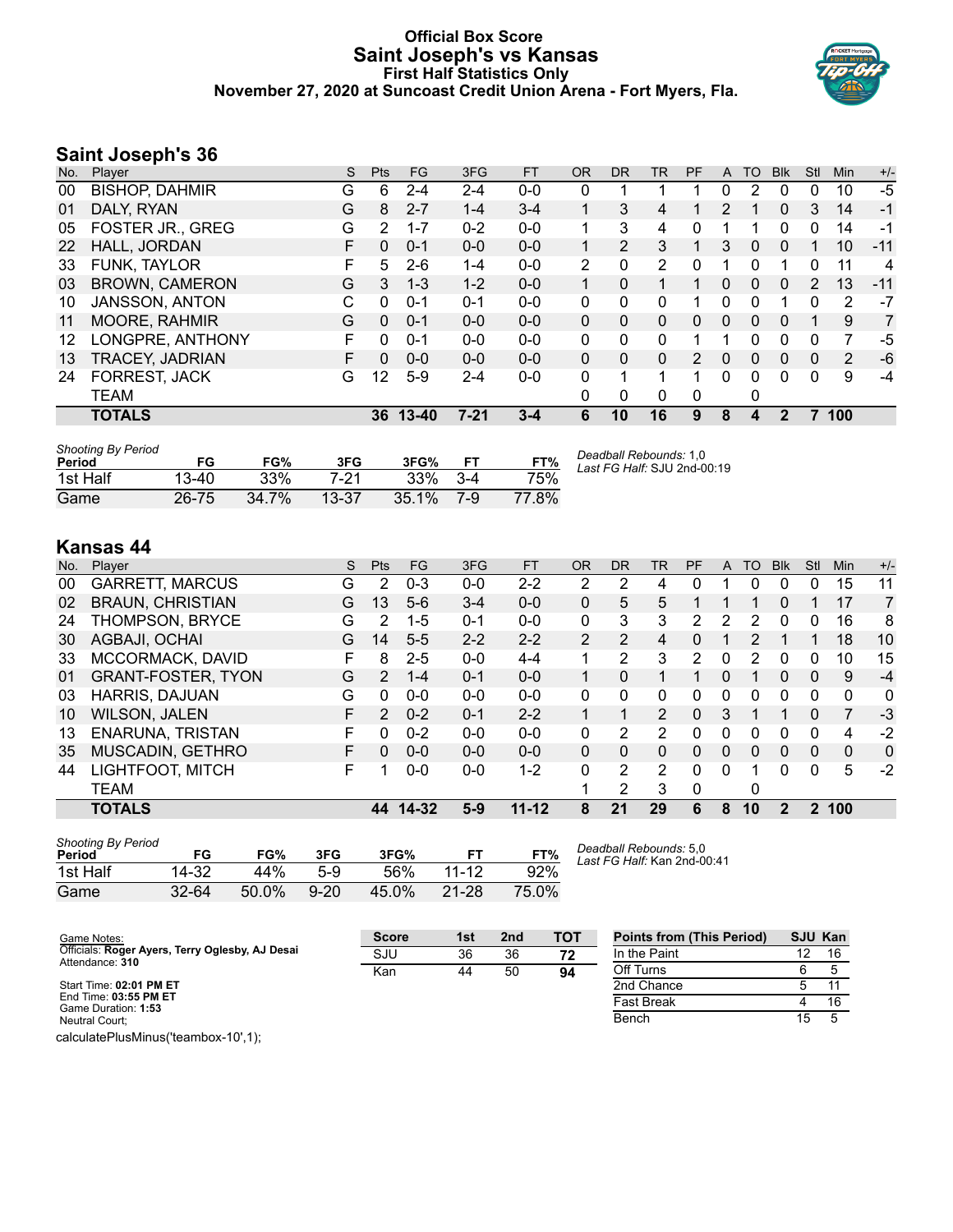#### **Official Play-By-Play Saint Joseph's vs Kansas First Half November 27, 2020 at Suncoast Credit Union Arena - Fort Myers, Fla.**



#### **Period 1 Starters:**

**Saint Joseph's**: 0 BISHOP,DAHMIR (G); 1 DALY,RYAN (G); 5 FOSTER JR.,GREG (G); 22 HALL,JORDAN (F); 33 FUNK,TAYLOR (F);<br>**Kansas**: 00 GARRETT,MARCUS (G); 2 BRAUN,CHRISTIAN (G); 24 THOMPSON,BRYCE (G); 30 AGBAJI,OCHAI (G); 33

| <b>Time</b>    | <b>VISITORS: Saint Joseph's</b>                                   | <b>Score</b> | <b>Margin</b>  | <b>HOME: Kansas</b>                      |
|----------------|-------------------------------------------------------------------|--------------|----------------|------------------------------------------|
| 19:43          |                                                                   |              |                | MISSED JUMPER by THOMPSON, BRYCE         |
| 19:39          | REBOUND (DEF) by DALY, RYAN                                       |              |                |                                          |
| 19:32          | MISSED 3PTR by FUNK, TAYLOR                                       |              |                |                                          |
| 19:28          |                                                                   |              |                | REBOUND (DEF) by BRAUN, CHRISTIAN        |
| 19:20          |                                                                   |              |                | TURNOVER (BADPASS) by AGBAJI, OCHAI      |
| 19:20          | STEAL by DALY, RYAN                                               |              |                |                                          |
| 19:15          | GOOD! LAYUP by FUNK, TAYLOR [FB]                                  | $0 - 2$      | V <sub>2</sub> |                                          |
| 19:15          | ASSIST by DALY, RYAN                                              |              |                |                                          |
| 18:59          |                                                                   |              |                | MISSED LAYUP by MCCORMACK, DAVID         |
| 18:57          |                                                                   |              |                | REBOUND (OFF) by MCCORMACK, DAVID        |
| 18:57          |                                                                   |              |                | MISSED LAYUP by MCCORMACK, DAVID         |
| 18:57          |                                                                   |              |                | REBOUND (OFF) by GARRETT, MARCUS         |
| 18:57          | FOUL (PERSONAL) by BISHOP, DAHMIR                                 |              |                |                                          |
| 18:57          |                                                                   | $1 - 2$      | V <sub>1</sub> | GOOD! FT by GARRETT, MARCUS              |
| 18:57          |                                                                   | $2 - 2$      | T              | GOOD! FT by GARRETT, MARCUS              |
| 18:42          | MISSED 3PTR by FUNK, TAYLOR                                       |              |                |                                          |
| 18:37          | REBOUND (OFF) by HALL, JORDAN                                     |              |                |                                          |
| 18:35          | GOOD! 3PTR by BISHOP, DAHMIR                                      | $2 - 5$      | V <sub>3</sub> |                                          |
| 18:35          | ASSIST by HALL, JORDAN                                            |              |                |                                          |
| 18:11          |                                                                   | $4 - 5$      | V <sub>1</sub> | GOOD! LAYUP by BRAUN, CHRISTIAN          |
| 18:01          | GOOD! 3PTR by BISHOP, DAHMIR                                      | $4 - 8$      | V <sub>4</sub> |                                          |
| 18:01          | ASSIST by HALL, JORDAN                                            |              |                |                                          |
| 17:45          |                                                                   | $6 - 8$      | V <sub>2</sub> | GOOD! JUMPER by MCCORMACK, DAVID         |
| 17:29          | MISSED 3PTR by DALY, RYAN                                         |              |                |                                          |
| 17:24          | REBOUND (OFF) by FUNK, TAYLOR                                     |              |                |                                          |
| 17:22          | MISSED LAYUP by FUNK, TAYLOR                                      |              |                |                                          |
| 17:20          |                                                                   |              |                | REBOUND (DEF) by BRAUN, CHRISTIAN        |
| 17:17          |                                                                   |              |                | TURNOVER (LOSTBALL) by THOMPSON, BRYCE   |
| 17:17          | STEAL by HALL, JORDAN                                             |              |                |                                          |
| 17:10          | MISSED 3PTR by FOSTER JR., GREG                                   |              |                |                                          |
| 17:06          | REBOUND (OFF) by FUNK, TAYLOR                                     |              |                |                                          |
| 16:50          | MISSED 3PTR by BISHOP, DAHMIR                                     |              |                |                                          |
| 16:46          |                                                                   |              |                | REBOUND (DEF) by GARRETT, MARCUS         |
| 16:41          |                                                                   |              |                | MISSED LAYUP by MCCORMACK, DAVID         |
| 16:40          |                                                                   |              |                | REBOUND (OFF) by TEAM                    |
| 16:40          |                                                                   |              |                | SUB OUT: THOMPSON, BRYCE                 |
| 16:40          |                                                                   |              |                | SUB IN: WILSON, JALEN                    |
| 16:40          | SUB OUT: BISHOP, DAHMIR                                           |              |                |                                          |
| 16:40          | SUB OUT: HALL, JORDAN                                             |              |                |                                          |
| 16:40          | SUB OUT: FUNK, TAYLOR                                             |              |                |                                          |
| 16:40          | SUB IN: BROWN, CAMERON                                            |              |                |                                          |
| 16:40          | SUB IN: LONGPRE, ANTHONY                                          |              |                |                                          |
| 16:40          | SUB IN: FORREST, JACK                                             |              |                |                                          |
| 16:36          |                                                                   | $9 - 8$      | H <sub>1</sub> | GOOD! 3PTR by AGBAJI, OCHAI              |
| 16:36          |                                                                   |              |                | ASSIST by BRAUN, CHRISTIAN               |
| 16:15          | GOOD! LAYUP by FORREST, JACK                                      | $9 - 10$     | V <sub>1</sub> |                                          |
| 16:07          |                                                                   |              |                | FOUL (OFF) by MCCORMACK, DAVID           |
| 16:07          |                                                                   |              |                | TURNOVER (OFFENSIVE) by MCCORMACK, DAVID |
| 16:07          |                                                                   |              |                | SUB OUT: MCCORMACK, DAVID                |
| 16:07          |                                                                   |              |                | SUB IN: LIGHTFOOT, MITCH                 |
| 15:46          | MISSED JUMPER by BROWN, CAMERON                                   |              |                |                                          |
|                |                                                                   |              |                |                                          |
| 15:43<br>15:40 | REBOUND (OFF) by FOSTER JR., GREG<br>MISSED 3PTR by FORREST, JACK |              |                |                                          |
|                |                                                                   |              |                |                                          |
| 15:37          | REBOUND (OFF) by BROWN, CAMERON                                   |              |                |                                          |
| 15:33          | MISSED LAYUP by FOSTER JR., GREG                                  |              |                |                                          |
| 15:29          |                                                                   |              |                | REBOUND (DEF) by LIGHTFOOT, MITCH        |
| 15:26          |                                                                   | $12 - 10$    | H <sub>2</sub> | GOOD! 3PTR by BRAUN, CHRISTIAN [FB]      |
| 15:26          |                                                                   |              |                | ASSIST by AGBAJI, OCHAI                  |
| 14:57          | GOOD! 3PTR by DALY, RYAN                                          | $12 - 13$    | V <sub>1</sub> |                                          |
| 14:57          | ASSIST by FOSTER JR., GREG                                        |              |                |                                          |
| 14:51          |                                                                   |              |                | TIMEOUT 30SEC                            |
| 14:51          |                                                                   |              |                | SUB OUT: BRAUN, CHRISTIAN                |
| 14:51          |                                                                   |              |                | SUB IN: GRANT-FOSTER, TYON               |
| 14:51          | SUB OUT: DALY, RYAN                                               |              |                |                                          |
| 14:51          | SUB OUT: FOSTER JR., GREG                                         |              |                |                                          |
| 14:51          | SUB IN: BISHOP, DAHMIR                                            |              |                |                                          |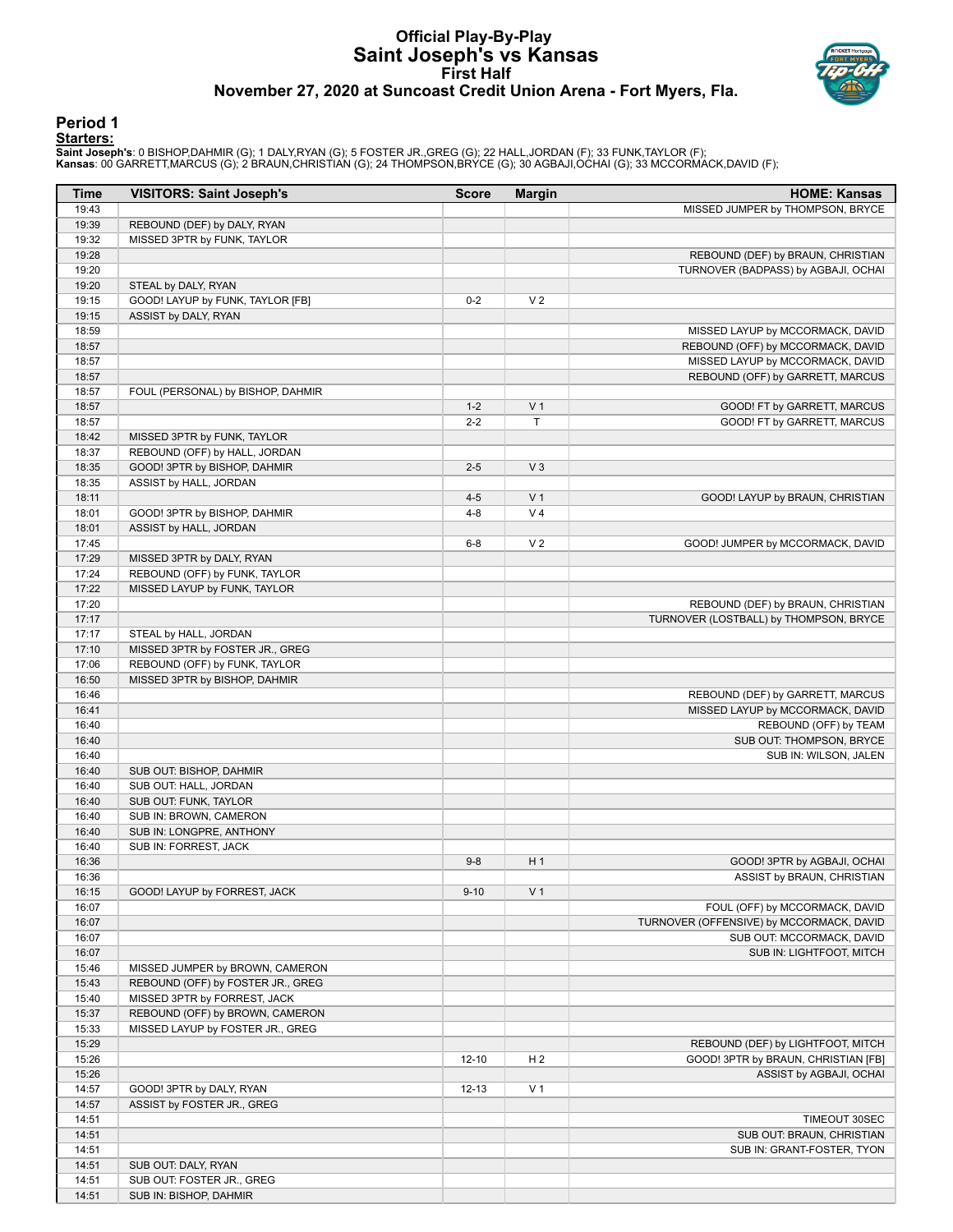| Time           | <b>VISITORS: Saint Joseph's</b>                    | <b>Score</b> | <b>Margin</b>  | <b>HOME: Kansas</b>                                                    |
|----------------|----------------------------------------------------|--------------|----------------|------------------------------------------------------------------------|
| 14:51          | SUB IN: MOORE, RAHMIR                              |              |                |                                                                        |
| 14:40          |                                                    |              |                | TURNOVER (LOSTBALL) by AGBAJI, OCHAI                                   |
| 14:40          | STEAL by BROWN, CAMERON                            |              |                |                                                                        |
| 14:32<br>14:32 | MISSED LAYUP by LONGPRE, ANTHONY                   |              |                | BLOCK by WILSON, JALEN                                                 |
| 14:27          |                                                    |              |                | REBOUND (DEF) by WILSON, JALEN                                         |
| 14:26          |                                                    | $14 - 13$    | H <sub>1</sub> | GOOD! LAYUP by AGBAJI, OCHAI [FB]                                      |
| 14:26          |                                                    |              |                | ASSIST by WILSON, JALEN                                                |
| 14:16          | TURNOVER (BADPASS) by BISHOP, DAHMIR               |              |                |                                                                        |
| 13:54          |                                                    |              |                | TURNOVER (LOSTBALL) by LIGHTFOOT, MITCH                                |
| 13:54          | STEAL by BROWN, CAMERON                            |              |                |                                                                        |
| 13:38          | GOOD! LAYUP by FORREST, JACK                       | $14 - 15$    | V <sub>1</sub> |                                                                        |
| 13:13          | FOUL (PERSONAL) by LONGPRE, ANTHONY                |              |                |                                                                        |
| 13:13<br>13:13 |                                                    |              |                | SUB OUT: LIGHTFOOT, MITCH<br>SUB IN: ENARUNA, TRISTAN                  |
| 12:57          |                                                    |              |                | MISSED JUMPER by ENARUNA, TRISTAN                                      |
| 12:53          |                                                    |              |                | REBOUND (OFF) by WILSON, JALEN                                         |
| 12:53          |                                                    |              |                | MISSED LAYUP by WILSON, JALEN                                          |
| 12:52          |                                                    |              |                | REBOUND (OFF) by GRANT-FOSTER, TYON                                    |
| 12:52          |                                                    |              |                | MISSED LAYUP by GRANT-FOSTER, TYON                                     |
| 12:50          | REBOUND (DEF) by BISHOP, DAHMIR                    |              |                |                                                                        |
| 12:41          | GOOD! 3PTR by FORREST, JACK                        | $14-18$      | V <sub>4</sub> |                                                                        |
| 12:41<br>12:26 | ASSIST by LONGPRE, ANTHONY                         |              |                |                                                                        |
| 12:26          | FOUL (PERSONAL) by FORREST, JACK                   | $15-18$      | $V_3$          | GOOD! FT by WILSON, JALEN                                              |
| 12:26          |                                                    | $16 - 18$    | V <sub>2</sub> | GOOD! FT by WILSON, JALEN                                              |
| 12:26          |                                                    |              |                | SUB OUT: AGBAJI, OCHAI                                                 |
| 12:26          |                                                    |              |                | SUB IN: THOMPSON, BRYCE                                                |
| 12:26          | SUB OUT: LONGPRE, ANTHONY                          |              |                |                                                                        |
| 12:26          | SUB IN: FUNK, TAYLOR                               |              |                |                                                                        |
| 12:09          | MISSED 3PTR by BISHOP, DAHMIR                      |              |                |                                                                        |
| 12:09          |                                                    |              |                | REBOUND (DEF) by TEAM                                                  |
| 11:49<br>11:49 |                                                    | $18-18$      | T              | GOOD! DUNK by GRANT-FOSTER, TYON<br>ASSIST by WILSON, JALEN            |
| 11:32          |                                                    |              |                | FOUL (PERSONAL) by THOMPSON, BRYCE                                     |
| 11:32          |                                                    |              |                |                                                                        |
| 11:32          |                                                    |              |                | SUB OUT: GARRETT, MARCUS                                               |
| 11:32          |                                                    |              |                | SUB IN: BRAUN, CHRISTIAN                                               |
| 11:32          | SUB OUT: BISHOP, DAHMIR                            |              |                |                                                                        |
| 11:32          | SUB OUT: BROWN, CAMERON                            |              |                |                                                                        |
| 11:32          | SUB IN: DALY, RYAN                                 |              |                |                                                                        |
| 11:32<br>11:30 | SUB IN: FOSTER JR., GREG                           | 18-21        | $V_3$          |                                                                        |
| 11:30          | GOOD! 3PTR by FUNK, TAYLOR<br>ASSIST by DALY, RYAN |              |                |                                                                        |
| 11:19          |                                                    | $20 - 21$    | V <sub>1</sub> | GOOD! LAYUP by BRAUN, CHRISTIAN                                        |
| 11:19          |                                                    |              |                | ASSIST by WILSON, JALEN                                                |
| 11:05          | GOOD! JUMPER by FORREST, JACK [PNT]                | 20-23        | $V_3$          |                                                                        |
| 10:47          |                                                    |              |                | TURNOVER (LOSTBALL) by WILSON, JALEN                                   |
| 10:47          | STEAL by DALY, RYAN                                |              |                |                                                                        |
| 10:43          | MISSED LAYUP by FORREST, JACK                      |              |                |                                                                        |
| 10:40<br>10:35 |                                                    |              |                | REBOUND (DEF) by BRAUN, CHRISTIAN<br>MISSED JUMPER by ENARUNA, TRISTAN |
| 10:31          | REBOUND (DEF) by DALY, RYAN                        |              |                |                                                                        |
| 10:28          |                                                    |              |                | FOUL (PERSONAL) by GRANT-FOSTER, TYON                                  |
| 10:28          | GOOD! FT by DALY, RYAN [FB]                        | 20-24        | V <sub>4</sub> |                                                                        |
| 10:28          |                                                    |              |                | SUB OUT: WILSON, JALEN                                                 |
| 10:28          |                                                    |              |                | SUB OUT: ENARUNA, TRISTAN                                              |
| 10:28          |                                                    |              |                | SUB IN: GARRETT, MARCUS                                                |
| 10:28          |                                                    |              |                | SUB IN: AGBAJI, OCHAI                                                  |
| 10:28<br>10:28 | SUB OUT: FORREST, JACK<br>SUB IN: HALL, JORDAN     |              |                |                                                                        |
| 10:28          | GOOD! FT by DALY, RYAN [FB]                        | $20 - 25$    | V <sub>5</sub> |                                                                        |
| 10:11          |                                                    |              |                | MISSED LAYUP by GARRETT, MARCUS                                        |
| 10:11          | BLOCK by FUNK, TAYLOR                              |              |                |                                                                        |
| 10:06          | REBOUND (DEF) by FOSTER JR., GREG                  |              |                |                                                                        |
| 09:52          | MISSED 3PTR by FOSTER JR., GREG                    |              |                |                                                                        |
| 09:49          |                                                    |              |                | REBOUND (DEF) by THOMPSON, BRYCE                                       |
| 09:46          |                                                    |              |                | MISSED JUMPER by THOMPSON, BRYCE                                       |
| 09:39<br>09:34 | REBOUND (DEF) by HALL, JORDAN                      |              |                |                                                                        |
| 09:30          | MISSED 3PTR by DALY, RYAN                          |              |                | REBOUND (DEF) by GARRETT, MARCUS                                       |
| 09:18          |                                                    |              |                | TURNOVER (LOSTBALL) by GRANT-FOSTER, TYON                              |
| 09:18          | STEAL by MOORE, RAHMIR                             |              |                |                                                                        |
| 09:14          | MISSED LAYUP by MOORE, RAHMIR                      |              |                |                                                                        |
| 09:14          | REBOUND (OFF) by DALY, RYAN                        |              |                |                                                                        |
| 09:14          | GOOD! LAYUP by DALY, RYAN                          | 20-27        | V <sub>7</sub> |                                                                        |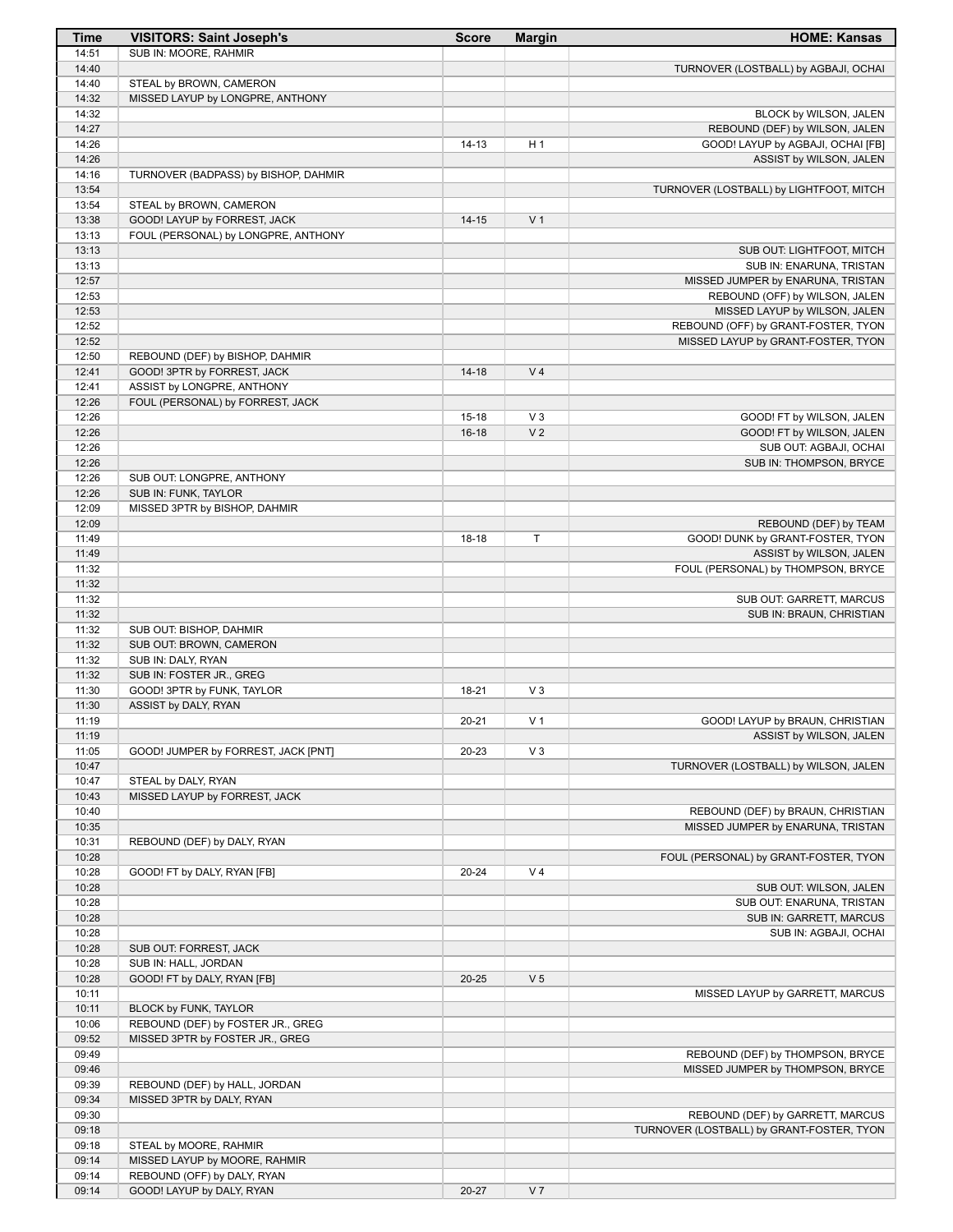| Time           | <b>VISITORS: Saint Joseph's</b>                                | <b>Score</b> | <b>Margin</b>  | <b>HOME: Kansas</b>                                              |
|----------------|----------------------------------------------------------------|--------------|----------------|------------------------------------------------------------------|
| 09:14          |                                                                |              |                | SUB OUT: GRANT-FOSTER, TYON                                      |
| 09:14          |                                                                |              |                | SUB IN: MCCORMACK, DAVID                                         |
| 09:14<br>09:14 | SUB OUT: MOORE, RAHMIR<br>SUB OUT: FUNK, TAYLOR                |              |                |                                                                  |
| 09:14          | SUB IN: LONGPRE, ANTHONY                                       |              |                |                                                                  |
| 09:14          | SUB IN: TRACEY, JADRIAN                                        |              |                |                                                                  |
| 09:08          | FOUL (PERSONAL) by TRACEY, JADRIAN                             |              |                |                                                                  |
| 09:01          | FOUL (PERSONAL) by TRACEY, JADRIAN                             |              |                |                                                                  |
| 08:57          |                                                                |              |                | FOUL (OFF) by MCCORMACK, DAVID                                   |
| 08:57          |                                                                |              |                | TURNOVER (OFFENSIVE) by MCCORMACK, DAVID                         |
| 08:44          | TURNOVER (BADPASS) by FOSTER JR., GREG                         |              |                |                                                                  |
| 08:44          |                                                                |              |                | STEAL by AGBAJI, OCHAI                                           |
| 08:39          |                                                                | 23-27        | V <sub>4</sub> | GOOD! 3PTR by BRAUN, CHRISTIAN [FB]                              |
| 08:15<br>08:12 | MISSED LAYUP by FOSTER JR., GREG                               |              |                |                                                                  |
| 08:00          |                                                                | 26-27        | V <sub>1</sub> | REBOUND (DEF) by AGBAJI, OCHAI<br>GOOD! 3PTR by BRAUN, CHRISTIAN |
| 08:00          |                                                                |              |                | ASSIST by THOMPSON, BRYCE                                        |
| 07:39          | MISSED 3PTR by DALY, RYAN                                      |              |                |                                                                  |
| 07:35          |                                                                |              |                | REBOUND (DEF) by THOMPSON, BRYCE                                 |
| 07:31          | FOUL (PERSONAL) by HALL, JORDAN                                |              |                |                                                                  |
| 07:31          |                                                                |              |                |                                                                  |
| 07:31          |                                                                |              |                | SUB OUT: GARRETT, MARCUS                                         |
| 07:31          |                                                                |              |                | SUB IN: WILSON, JALEN                                            |
| 07:31          | SUB OUT: DALY, RYAN                                            |              |                |                                                                  |
| 07:31<br>07:31 | SUB OUT: FOSTER JR., GREG<br>SUB OUT: TRACEY, JADRIAN          |              |                |                                                                  |
| 07:31          | SUB IN: BISHOP, DAHMIR                                         |              |                |                                                                  |
| 07:31          | SUB IN: BROWN, CAMERON                                         |              |                |                                                                  |
| 07:31          | SUB IN: FORREST, JACK                                          |              |                |                                                                  |
| 07:31          |                                                                | $27 - 27$    | $\mathsf{T}$   | GOOD! FT by MCCORMACK, DAVID [FB]                                |
| 07:31          |                                                                | 28-27        | H <sub>1</sub> | GOOD! FT by MCCORMACK, DAVID [FB]                                |
| 07:16          | GOOD! 3PTR by FORREST, JACK                                    | 28-30        | V <sub>2</sub> |                                                                  |
| 07:16          | ASSIST by HALL, JORDAN                                         |              |                |                                                                  |
| 06:58          |                                                                |              |                | MISSED JUMPER by THOMPSON, BRYCE                                 |
| 06:54<br>06:51 | REBOUND (DEF) by HALL, JORDAN<br>MISSED 3PTR by BROWN, CAMERON |              |                |                                                                  |
| 06:47          |                                                                |              |                | REBOUND (DEF) by MCCORMACK, DAVID                                |
| 06:37          |                                                                |              |                | MISSED 3PTR by WILSON, JALEN                                     |
| 06:35          | REBOUND (DEF) by FORREST, JACK                                 |              |                |                                                                  |
| 06:35          |                                                                |              |                | FOUL (PERSONAL) by BRAUN, CHRISTIAN                              |
| 06:35          |                                                                |              |                | SUB OUT: WILSON, JALEN                                           |
| 06:35          |                                                                |              |                | SUB IN: GARRETT, MARCUS                                          |
| 06:35          | SUB OUT: LONGPRE, ANTHONY                                      |              |                |                                                                  |
| 06:35          | SUB IN: JANSSON, ANTON                                         |              |                |                                                                  |
| 06:21<br>06:18 | MISSED 3PTR by FORREST, JACK                                   |              |                |                                                                  |
| 06:16          | FOUL (PERSONAL) by JANSSON, ANTON                              |              |                | REBOUND (DEF) by THOMPSON, BRYCE                                 |
| 06:16          |                                                                | 29-30        | V <sub>1</sub> | GOOD! FT by MCCORMACK, DAVID [FB]                                |
| 06:16          |                                                                | 30-30        | T              | GOOD! FT by MCCORMACK, DAVID [FB]                                |
| 06:02          | MISSED JUMPER by FORREST, JACK                                 |              |                |                                                                  |
| 06:00          |                                                                |              |                | REBOUND (DEF) by TEAM                                            |
| 05:41          |                                                                |              |                | MISSED JUMPER by GARRETT, MARCUS                                 |
| 05:41          | BLOCK by JANSSON, ANTON                                        |              |                |                                                                  |
| 05:36          |                                                                |              |                | REBOUND (OFF) by GARRETT, MARCUS                                 |
| 05:34<br>05:34 |                                                                | 32-30        | H <sub>2</sub> | GOOD! JUMPER by MCCORMACK, DAVID<br>ASSIST by GARRETT, MARCUS    |
| 05:19          | MISSED 3PTR by JANSSON, ANTON                                  |              |                |                                                                  |
| 05:15          |                                                                |              |                | REBOUND (DEF) by BRAUN, CHRISTIAN                                |
| 05:05          |                                                                | 34-30        | H4             | GOOD! LAYUP by THOMPSON, BRYCE [PNT]                             |
| 04:34          | TURNOVER (LOSTBALL) by BISHOP, DAHMIR                          |              |                |                                                                  |
| 04:34          |                                                                |              |                | STEAL by BRAUN, CHRISTIAN                                        |
| 04:31          | FOUL (PERSONAL) by BROWN, CAMERON                              |              |                |                                                                  |
| 04:31          |                                                                | 35-30        | H <sub>5</sub> | GOOD! FT by AGBAJI, OCHAI [FB]                                   |
| 04:31          |                                                                |              |                | SUB OUT: GARRETT, MARCUS                                         |
| 04:31          |                                                                |              |                | SUB IN: GRANT-FOSTER, TYON                                       |
| 04:31<br>04:31 | SUB OUT: BISHOP, DAHMIR<br>SUB OUT: JANSSON, ANTON             |              |                |                                                                  |
| 04:31          | SUB OUT: FORREST, JACK                                         |              |                |                                                                  |
| 04:31          | SUB IN: DALY, RYAN                                             |              |                |                                                                  |
| 04:31          | SUB IN: FOSTER JR., GREG                                       |              |                |                                                                  |
| 04:31          | SUB IN: FUNK, TAYLOR                                           |              |                |                                                                  |
| 04:31          |                                                                | 36-30        | H <sub>6</sub> | GOOD! FT by AGBAJI, OCHAI [FB]                                   |
| 04:23          | MISSED JUMPER by HALL, JORDAN                                  |              |                |                                                                  |
| 04:17          |                                                                |              |                | REBOUND (DEF) by AGBAJI, OCHAI                                   |
| 04:05          |                                                                |              |                | TURNOVER (BADPASS) by BRAUN, CHRISTIAN                           |
| 03:50          | MISSED JUMPER by DALY, RYAN                                    |              |                |                                                                  |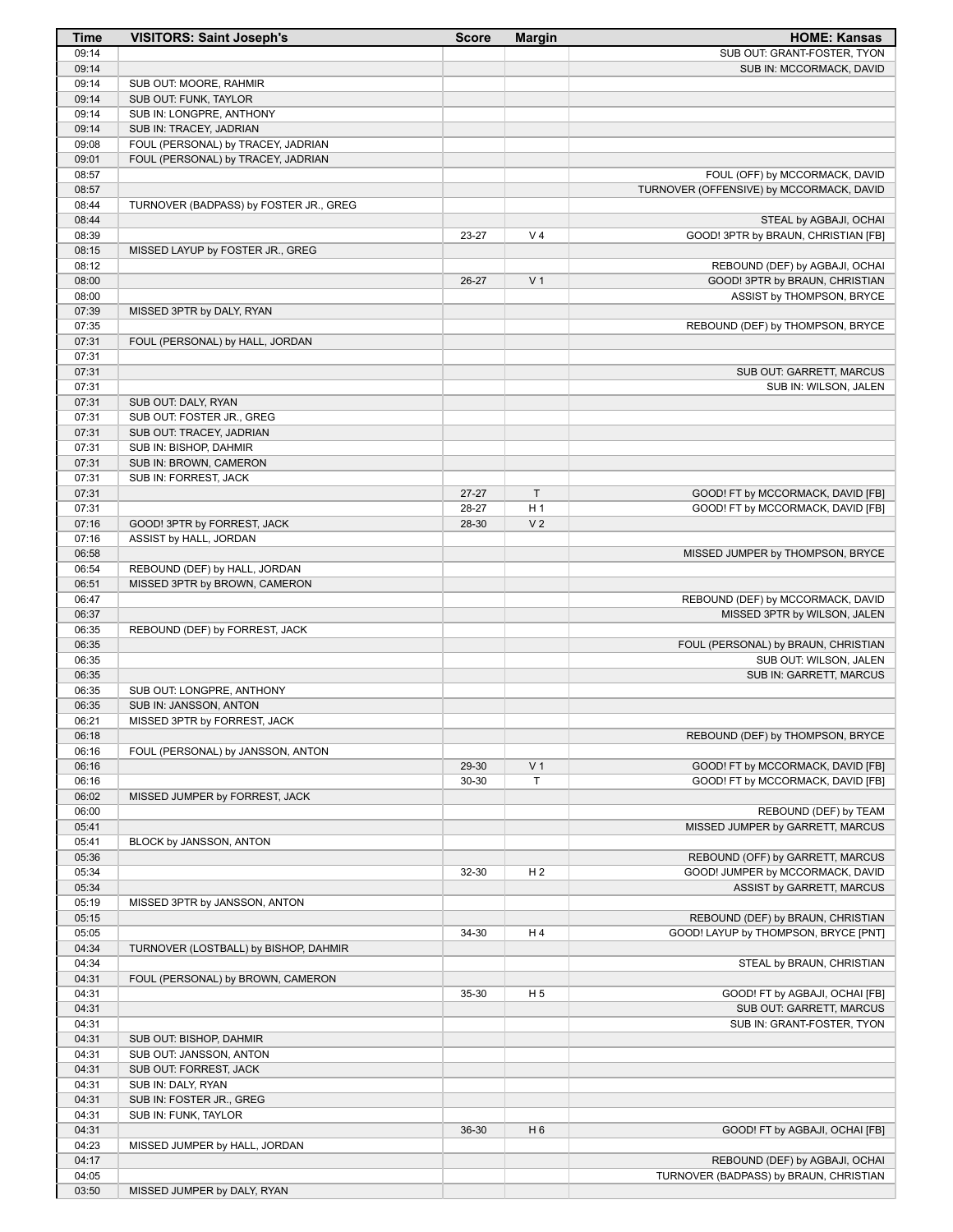| <b>Time</b> | <b>VISITORS: Saint Joseph's</b>        | <b>Score</b> | <b>Margin</b>  | <b>HOME: Kansas</b>                    |
|-------------|----------------------------------------|--------------|----------------|----------------------------------------|
| 03:46       |                                        |              |                | REBOUND (DEF) by MCCORMACK, DAVID      |
| 03:36       |                                        | 39-30        | H9             | GOOD! 3PTR by AGBAJI, OCHAI            |
| 03:36       |                                        |              |                | ASSIST by THOMPSON, BRYCE              |
| 03:33       | TIMEOUT 30SEC                          |              |                |                                        |
| 03:33       |                                        |              |                | SUB OUT: MCCORMACK, DAVID              |
| 03:33       |                                        |              |                | SUB IN: LIGHTFOOT, MITCH               |
| 03:33       | SUB OUT: HALL, JORDAN                  |              |                |                                        |
| 03:33       | SUB IN: MOORE, RAHMIR                  |              |                |                                        |
| 03:20       | GOOD! 3PTR by BROWN, CAMERON           | 39-33        | H <sub>6</sub> |                                        |
| 03:20       | ASSIST by FUNK, TAYLOR                 |              |                |                                        |
| 03:02       | FOUL (PERSONAL) by DALY, RYAN          |              |                |                                        |
| 03:02       |                                        |              |                | MISSED FT by LIGHTFOOT, MITCH          |
| 03:02       |                                        |              |                | REBOUND (OFF) by TEAM                  |
| 03:02       |                                        | 40-33        | H <sub>7</sub> | GOOD! FT by LIGHTFOOT, MITCH           |
| 02:50       | MISSED LAYUP by DALY, RYAN             |              |                |                                        |
| 02:47       |                                        |              |                | REBOUND (DEF) by BRAUN, CHRISTIAN      |
| 02:38       |                                        |              |                | MISSED 3PTR by GRANT-FOSTER, TYON      |
| 02:38       |                                        |              |                | REBOUND (OFF) by AGBAJI, OCHAI         |
| 02:38       |                                        | 42-33        | H9             | GOOD! LAYUP by AGBAJI, OCHAI [FB]      |
| 02:21       | GOOD! JUMPER by FOSTER JR., GREG [PNT] | 42-35        | H <sub>7</sub> |                                        |
| 02:02       |                                        |              |                | MISSED JUMPER by GRANT-FOSTER, TYON    |
| 01:59       | REBOUND (DEF) by DALY, RYAN            |              |                |                                        |
| 01:53       | MISSED 3PTR by FUNK, TAYLOR            |              |                |                                        |
| 01:50       |                                        |              |                | REBOUND (DEF) by LIGHTFOOT, MITCH      |
| 01:42       |                                        |              |                | TURNOVER (LOSTBALL) by THOMPSON, BRYCE |
| 01:42       | STEAL by DALY, RYAN                    |              |                |                                        |
| 01:37       | TURNOVER (BADPASS) by DALY, RYAN       |              |                |                                        |
| 01:37       |                                        |              |                | SUB OUT: GRANT-FOSTER, TYON            |
| 01:37       |                                        |              |                | SUB OUT: LIGHTFOOT, MITCH              |
| 01:37       |                                        |              |                | SUB IN: GARRETT, MARCUS                |
| 01:37       |                                        |              |                | SUB IN: ENARUNA, TRISTAN               |
| 01:26       |                                        |              |                | MISSED 3PTR by BRAUN, CHRISTIAN        |
| 01:22       | REBOUND (DEF) by FOSTER JR., GREG      |              |                |                                        |
| 01:10       |                                        |              |                | FOUL (PERSONAL) by THOMPSON, BRYCE     |
| 01:10       | MISSED FT by DALY, RYAN                |              |                |                                        |
| 01:10       | REBOUND (OFF) by TEAM                  |              |                |                                        |
| 01:10       | GOOD! FT by DALY, RYAN                 | 42-36        | H <sub>6</sub> |                                        |
| 00:56       |                                        |              |                | MISSED LAYUP by GARRETT, MARCUS        |
| 00:53       | REBOUND (DEF) by FOSTER JR., GREG      |              |                |                                        |
| 00:35       | MISSED LAYUP by FOSTER JR., GREG       |              |                |                                        |
| 00:35       |                                        |              |                | BLOCK by AGBAJI, OCHAI                 |
| 00:30       |                                        |              |                | REBOUND (DEF) by ENARUNA, TRISTAN      |
| 00:27       |                                        |              |                | MISSED 3PTR by THOMPSON, BRYCE         |
| 00:22       |                                        |              |                | REBOUND (OFF) by AGBAJI, OCHAI         |
| 00:21       |                                        | 44-36        | H <sub>8</sub> | GOOD! LAYUP by AGBAJI, OCHAI           |
| 00:02       | MISSED LAYUP by FOSTER JR., GREG       |              |                |                                        |
| 00:02       |                                        |              |                | REBOUND (DEF) by ENARUNA, TRISTAN      |

# **Saint Joseph's 36, Kansas 44**

| <b>Points from (This Period)</b> | <b>SJU</b> | Kan |
|----------------------------------|------------|-----|
| In the Paint                     | 12         | 16  |
| Off Turns                        |            |     |
| 2nd Chance                       |            |     |
| Fast Break                       |            | 16  |
| Bench                            | 15         |     |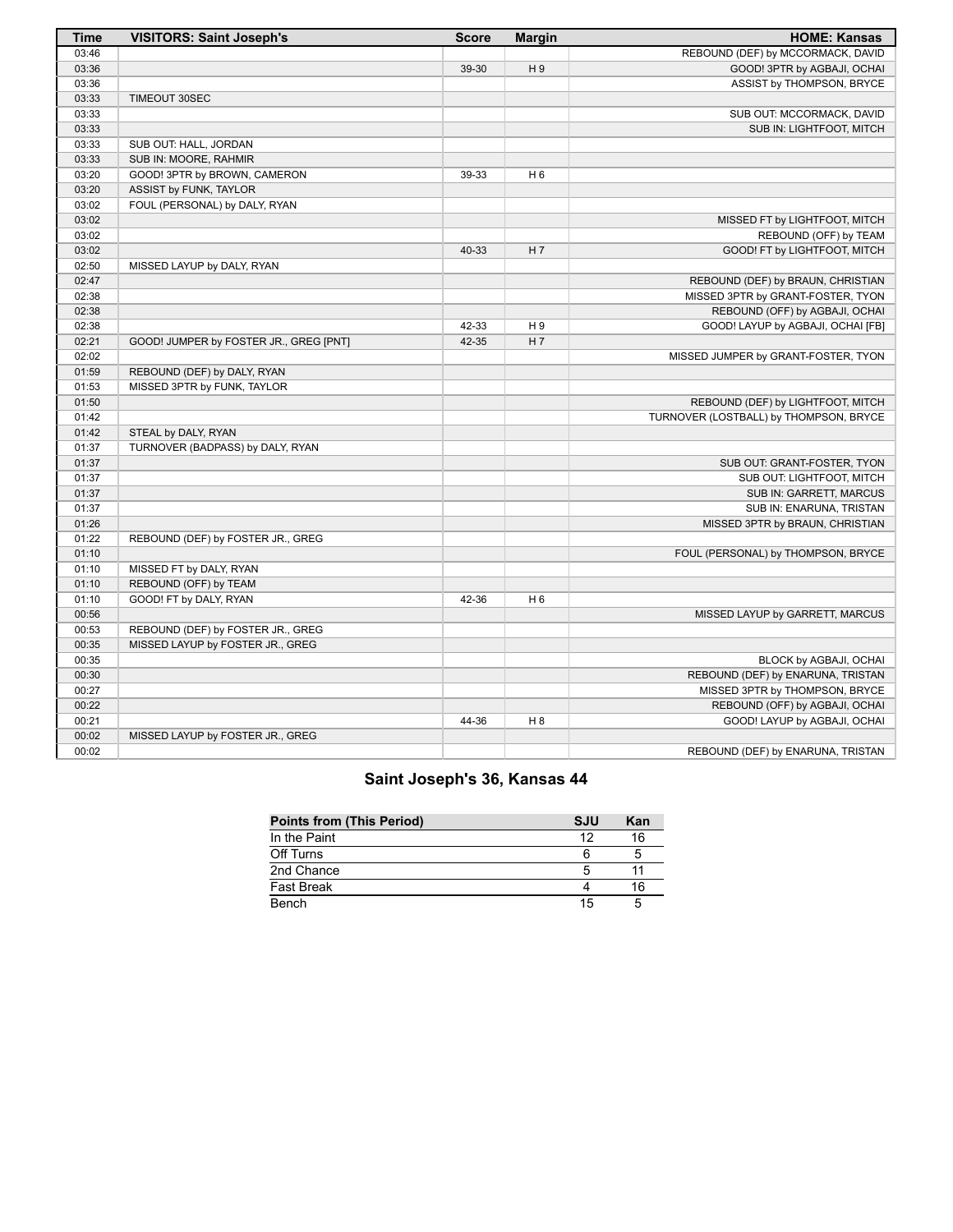## **Official Box Score Saint Joseph's vs Kansas Second Half Statistics Only November 27, 2020 at Suncoast Credit Union Arena - Fort Myers, Fla.**



## **Saint Joseph's 36**

| No. | Player                  | S  | Pts           | FG.       | 3FG      | <b>FT</b> | <b>OR</b> | <b>DR</b>      | <b>TR</b>             | PF | A            | <b>TO</b> | <b>Blk</b> | Stl      | Min | $+/-$ |
|-----|-------------------------|----|---------------|-----------|----------|-----------|-----------|----------------|-----------------------|----|--------------|-----------|------------|----------|-----|-------|
| 00  | <b>BISHOP, DAHMIR</b>   | G  | 8             | $3 - 8$   | $2 - 4$  | $0-0$     | 0         | 0              | 0                     | 0  | 0            |           |            |          | 14  | -8    |
| 01  | DALY, RYAN              | G  | 6             | $2 - 4$   | $0 - 1$  | $2 - 3$   | $\Omega$  | 3              | 3                     | 3  |              | 5         | 0          | 0        | 10  | $-1$  |
| 05  | <b>FOSTER JR., GREG</b> | G  | 0             | $0 - 2$   | $0 - 1$  | $0-0$     | 0         |                | 1                     | 0  |              |           | 0          | 0        | 8   | 1     |
| 22  | HALL, JORDAN            | F  | 6             | $2 - 8$   | $2 - 4$  | $0 - 0$   | $\Omega$  | $\overline{2}$ | $\mathbf{2}^{\prime}$ | 2  | 2            | $\Omega$  | 0          |          | 12  | $-4$  |
| 33  | FUNK, TAYLOR            | F. | $\mathcal{P}$ | $1 - 1$   | $0 - 0$  | $0 - 0$   | 2         | 2              | 4                     | 2  | 2            | $\Omega$  | 0          |          | 13  | -6    |
| 03  | <b>BROWN, CAMERON</b>   | G  | 2             | $1 - 4$   | $0 - 2$  | $0 - 0$   | 2         | $\Omega$       | 2                     |    | 0            | 0         | 0          | 0        | 12  | $-12$ |
| 10  | <b>JANSSON, ANTON</b>   | C  | 2             | 1-1       | $0 - 0$  | $0 - 0$   | 0         | 0              | 0                     | 0  | 0            | 0         | 0          | 0        | 3   | $-2$  |
| 11  | <b>MOORE, RAHMIR</b>    | G  | $\Omega$      | $0 - 0$   | $0 - 0$  | $0 - 0$   | $\Omega$  |                | $\mathbf{1}$          | 0  | $\Omega$     | $\Omega$  | $\Omega$   | $\Omega$ | 8   | $-14$ |
| 12  | LONGPRE, ANTHONY        | F  | 0             | $0 - 1$   | $0 - 0$  | $0 - 0$   | 0         |                | 1                     |    | 0            | 0         | 0          | $\Omega$ | 2   | $-2$  |
| 13  | TRACEY, JADRIAN         | F  | 4             | $1 - 1$   | $0 - 0$  | $2 - 2$   |           |                | 2                     | 1  | $\mathbf{0}$ | 2         | $\Omega$   | $\Omega$ | 3   | $-2$  |
| 24  | FORREST, JACK           | G  | 6             | $2 - 5$   | $2 - 4$  | $0 - 0$   | 0         |                | 1                     | 2  | $\Omega$     |           | 0          | 0        | 14  | $-20$ |
|     | TEAM                    |    |               |           |          |           | 0         | 0              | 0                     | 0  |              | 0         |            |          |     |       |
|     | <b>TOTALS</b>           |    | 36            | $13 - 35$ | $6 - 16$ | $4 - 5$   | 5         | 12             | 17                    | 12 | 6            | 11        | 0          | 3        | 99  |       |

| <b>Shooting By Period</b><br>Period | FG    | FG%   | 3FG       | 3FG%     |     | FT%   | Deadball Rebounds: 1,0<br>Last FG Half: SJU - |
|-------------------------------------|-------|-------|-----------|----------|-----|-------|-----------------------------------------------|
| 2nd Half                            | 13-35 | 37%   | ჩ-16      | 38%      | 4-5 | 80%   |                                               |
| Game                                | 26-75 | 34.7% | $13 - 37$ | $35.1\%$ | 7-9 | 77.8% |                                               |

# **Kansas 50**

| No. | Plaver                    | S  | <b>Pts</b>      | <b>FG</b> | 3FG      | <b>FT</b> | <b>OR</b> | <b>DR</b> | TR             | PF | A            | TO | <b>BIK</b> | Stl           | Min      | $+/-$ |
|-----|---------------------------|----|-----------------|-----------|----------|-----------|-----------|-----------|----------------|----|--------------|----|------------|---------------|----------|-------|
| 00  | <b>GARRETT, MARCUS</b>    | G  | 3               | 1-2       | $0 - 0$  | $1 - 2$   | 0         | 3         | 3              | 2  |              | 0  | 0          | 3             | 14       | 10    |
| 02  | <b>BRAUN, CHRISTIAN</b>   | G  | 17              | $5 - 7$   | $2 - 4$  | $5 - 5$   |           | 3         | 4              |    | 2            | 2  | 0          | 3             | 19       | 16    |
| 24  | THOMPSON, BRYCE           | G  | 5               | $2 - 2$   | $1 - 1$  | $0-0$     | 0         |           |                | 0  | 0            | 2  | 0          | 0             | 5        | $-6$  |
| 30  | AGBAJI, OCHAI             | G  | 4               | $2 - 8$   | $0 - 3$  | $0 - 0$   | $\Omega$  | $\Omega$  | 0              |    | 0            | 0  | 0          | $\mathbf{0}$  | 16       | 12    |
| 33  | MCCORMACK, DAVID          | F  | 0               | $0 - 1$   | $0 - 0$  | $0 - 2$   | 0         | 0         | 0              | 0  | 0            |    | 0          | 0             | 2        | -8    |
| 01  | <b>GRANT-FOSTER, TYON</b> | G  | 0               | $0 - 1$   | $0 - 0$  | $0 - 0$   | $\Omega$  | 2         | $\overline{2}$ | 0  | $\Omega$     | 0  |            | $\Omega$      | 3        | 2     |
| 03  | <b>HARRIS, DAJUAN</b>     | G  | 3               | $1 - 1$   | $1 - 1$  | $0 - 0$   | 1         | 2         | 3              | 2  | 5            |    | 0          | $\mathcal{P}$ | 15       | 21    |
| 10  | <b>WILSON, JALEN</b>      | F. | 12 <sup>°</sup> | $4-6$     | $0 - 1$  | $4 - 7$   | 2         | 5         |                |    | $\mathbf{0}$ | 0  | 0          | $\Omega$      | 17       | 24    |
| 13  | <b>ENARUNA, TRISTAN</b>   | F  | 6               | $3 - 4$   | $0 - 1$  | $0 - 0$   | $\Omega$  |           | 1              | 0  | 0            | 0  | $\Omega$   | 0             | 6        | 3     |
| 35  | MUSCADIN, GETHRO          | F  | 0               | $0 - 0$   | $0 - 0$  | $0 - 0$   | $\Omega$  | $\Omega$  | 0              | 0  | $\Omega$     | 0  |            | $\Omega$      |          | $-2$  |
| 44  | LIGHTFOOT, MITCH          | F  | O               | $0 - 0$   | $0-0$    | $0 - 0$   | 0         | 0         | 0              | 1  | $\Omega$     | 0  | U          | 0             | $\Omega$ | $-2$  |
|     | <b>TEAM</b>               |    |                 |           |          |           | 0         |           |                | 0  |              | 0  |            |               |          |       |
|     | <b>TOTALS</b>             |    | 50              | 18-32     | $4 - 11$ | $10 - 16$ | 4         | 18        | 22             | 8  | 9            | 6  | 2          | 8             | 99       |       |
|     |                           |    |                 |           |          |           |           |           |                |    |              |    |            |               |          |       |

| <b>Shooting By Period</b><br>Period | FG        | FG%   | 3FG      | 3FG%  | FТ    | FT%   |
|-------------------------------------|-----------|-------|----------|-------|-------|-------|
| 2nd Half                            | 18-32     | 56%   | 4-11     | 36%   | 10-16 | 63%   |
| Game                                | $32 - 64$ | 50.0% | $9 - 20$ | 45.0% | 21-28 | 75.0% |

*Deadball Rebounds:* 5,0 *Last FG Half:* Kan -

| Game Notes:                                                        | <b>Score</b> | 1st | 2 <sub>nd</sub> | <b>TOT</b> | <b>Points from (This Period)</b> | SJU Kan |    |
|--------------------------------------------------------------------|--------------|-----|-----------------|------------|----------------------------------|---------|----|
| Officials: Roger Ayers, Terry Oglesby, AJ Desai<br>Attendance: 310 | SJU          | 36  | 36              | 72         | In the Paint                     | 14      | 22 |
|                                                                    | Kan          | 44  | 50              | 94         | Off Turns                        |         | 12 |
| Start Time: 02:01 PM ET                                            |              |     |                 |            | 2nd Chance                       |         |    |
| End Time: 03:55 PM ET<br>Game Duration: 1:53                       |              |     |                 |            | <b>Fast Break</b>                |         | 19 |
| Neutral Court:                                                     |              |     |                 |            | Bench                            | 14      | 21 |
| calculatePlusMinus('teambox-20',2);                                |              |     |                 |            |                                  |         |    |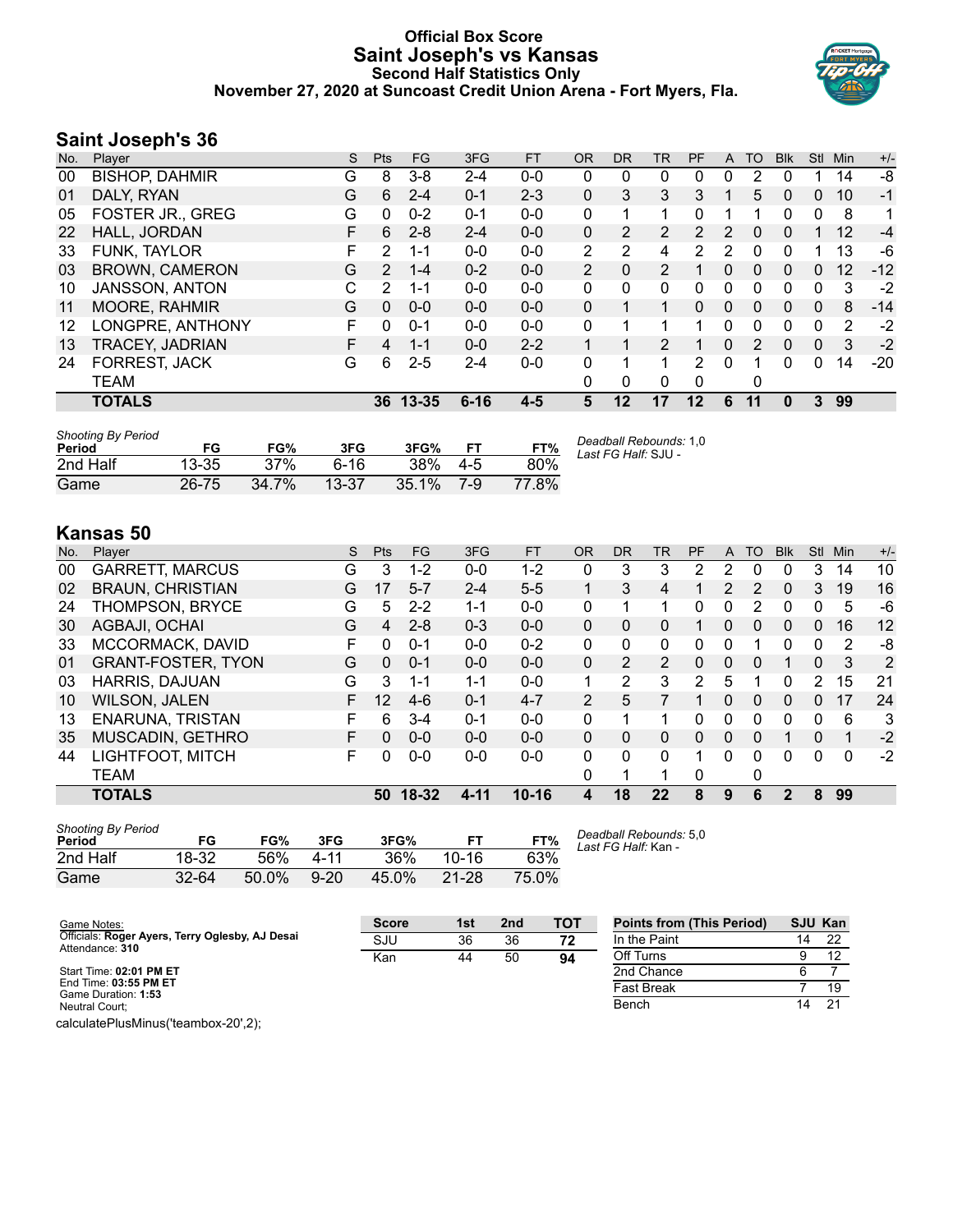#### **Official Play-By-Play Saint Joseph's vs Kansas Second Half November 27, 2020 at Suncoast Credit Union Arena - Fort Myers, Fla.**



#### **Period 2 Starters:**

**Saint Joseph's**: 0 BISHOP,DAHMIR (G); 1 DALY,RYAN (G); 5 FOSTER JR.,GREG (G); 22 HALL,JORDAN (F); 33 FUNK,TAYLOR (F);<br>**Kansas**: 00 GARRETT,MARCUS (G); 2 BRAUN,CHRISTIAN (G); 24 THOMPSON,BRYCE (G); 30 AGBAJI,OCHAI (G); 33

| <b>Time</b>    | <b>VISITORS: Saint Joseph's</b>                                  | <b>Score</b> | <b>Margin</b>  | <b>HOME: Kansas</b>                                        |
|----------------|------------------------------------------------------------------|--------------|----------------|------------------------------------------------------------|
| 20:00          |                                                                  |              |                | SUB OUT: ENARUNA, TRISTAN                                  |
| 20:00          |                                                                  |              |                | SUB IN: MCCORMACK, DAVID                                   |
| 20:00          | SUB OUT: BROWN, CAMERON                                          |              |                |                                                            |
| 20:00          | SUB OUT: MOORE, RAHMIR                                           |              |                |                                                            |
| 20:00          | SUB IN: BISHOP, DAHMIR                                           |              |                |                                                            |
| 20:00          | SUB IN: HALL, JORDAN                                             |              |                |                                                            |
| 19:44          | GOOD! LAYUP by DALY, RYAN                                        | 44-38        | H <sub>6</sub> |                                                            |
| 19:31          | FOUL (PERSONAL) by DALY, RYAN                                    |              |                |                                                            |
| 19:31          |                                                                  |              |                | MISSED FT by MCCORMACK, DAVID                              |
| 19:31<br>19:30 |                                                                  |              |                | REBOUND (OFF) by TEAM<br>MISSED FT by MCCORMACK, DAVID     |
| 19:29          |                                                                  |              |                |                                                            |
| 19:23          | REBOUND (DEF) by HALL, JORDAN<br>GOOD! 3PTR by HALL, JORDAN [FB] | 44-41        | $H_3$          |                                                            |
| 19:23          | ASSIST by FOSTER JR., GREG                                       |              |                |                                                            |
| 19:10          |                                                                  |              |                | TURNOVER (LOSTBALL) by MCCORMACK, DAVID                    |
| 19:10          | STEAL by FUNK, TAYLOR                                            |              |                |                                                            |
| 18:54          | GOOD! 3PTR by BISHOP, DAHMIR                                     | 44-44        | $\mathsf T$    |                                                            |
| 18:54          | ASSIST by FUNK, TAYLOR                                           |              |                |                                                            |
| 18:33          |                                                                  |              |                | MISSED JUMPER by MCCORMACK, DAVID                          |
| 18:29          | REBOUND (DEF) by DALY, RYAN                                      |              |                |                                                            |
| 18:25          | MISSED 3PTR by HALL, JORDAN                                      |              |                |                                                            |
| 18:19          |                                                                  |              |                | REBOUND (DEF) by GARRETT, MARCUS                           |
| 18:17          |                                                                  |              |                | TURNOVER (TRAVEL) by THOMPSON, BRYCE                       |
| 18:17          |                                                                  |              |                | SUB OUT: THOMPSON, BRYCE                                   |
| 18:17          |                                                                  |              |                | SUB OUT: MCCORMACK, DAVID                                  |
| 18:17          |                                                                  |              |                | SUB IN: WILSON, JALEN                                      |
| 18:17          |                                                                  |              |                | SUB IN: LIGHTFOOT, MITCH                                   |
| 18:03          | GOOD! LAYUP by DALY, RYAN                                        | 44-46        | V <sub>2</sub> |                                                            |
| 18:03          |                                                                  |              |                | FOUL (PERSONAL) by LIGHTFOOT, MITCH                        |
| 18:03          |                                                                  |              |                | SUB OUT: LIGHTFOOT, MITCH                                  |
| 18:03          |                                                                  |              |                | SUB IN: ENARUNA, TRISTAN                                   |
| 18:02          | MISSED FT by DALY, RYAN                                          |              |                |                                                            |
| 18:00          |                                                                  |              |                | REBOUND (DEF) by WILSON, JALEN                             |
| 17:45          |                                                                  |              |                | MISSED JUMPER by AGBAJI, OCHAI                             |
| 17:38          | REBOUND (DEF) by FUNK, TAYLOR                                    |              |                |                                                            |
| 17:34          | MISSED LAYUP by HALL, JORDAN                                     |              |                |                                                            |
| 17:31          | REBOUND (OFF) by FUNK, TAYLOR                                    |              |                |                                                            |
| 17:28          | MISSED JUMPER by FOSTER JR., GREG                                |              |                |                                                            |
| 17:23          |                                                                  |              |                | REBOUND (DEF) by ENARUNA, TRISTAN                          |
| 17:20          |                                                                  | 46-46        | $\top$         | GOOD! LAYUP by ENARUNA, TRISTAN [FB/PNT]                   |
| 17:07          | TURNOVER (LOSTBALL) by DALY, RYAN                                |              |                |                                                            |
| 17:07          |                                                                  |              |                | STEAL by BRAUN, CHRISTIAN<br>MISSED LAYUP by WILSON, JALEN |
| 17:02          |                                                                  |              |                |                                                            |
| 16:59<br>16:56 | REBOUND (DEF) by FUNK, TAYLOR                                    |              |                | FOUL (PERSONAL) by AGBAJI, OCHAI                           |
| 16:56          | SUB OUT: HALL, JORDAN                                            |              |                |                                                            |
| 16:56          | SUB IN: BROWN, CAMERON                                           |              |                |                                                            |
| 16:54          | TURNOVER (BADPASS) by DALY, RYAN                                 |              |                |                                                            |
| 16:54          |                                                                  |              |                | STEAL by BRAUN, CHRISTIAN                                  |
| 16:41          |                                                                  | 48-46        | H <sub>2</sub> | GOOD! LAYUP by WILSON, JALEN                               |
| 16:11          | GOOD! 3PTR by BISHOP, DAHMIR                                     | 48-49        | V <sub>1</sub> |                                                            |
| 16:11          | ASSIST by DALY, RYAN                                             |              |                |                                                            |
| 16:02          | FOUL (PERSONAL) by BROWN, CAMERON                                |              |                |                                                            |
| 15:58          | SUB OUT: BISHOP, DAHMIR                                          |              |                |                                                            |
| 15:58          | SUB OUT: FOSTER JR., GREG                                        |              |                |                                                            |
| 15:58          | SUB IN: MOORE, RAHMIR                                            |              |                |                                                            |
| 15:58          | SUB IN: FORREST, JACK                                            |              |                |                                                            |
| 15:49          |                                                                  | 50-49        | H <sub>1</sub> | GOOD! JUMPER by ENARUNA, TRISTAN                           |
| 15:39          | MISSED 3PTR by FORREST, JACK                                     |              |                |                                                            |
| 15:34          |                                                                  |              |                | REBOUND (DEF) by GARRETT, MARCUS                           |
| 15:31          |                                                                  |              |                | MISSED LAYUP by GARRETT, MARCUS                            |
| 15:31          | REBOUND (DEF) by DALY, RYAN                                      |              |                |                                                            |
| 15:31          |                                                                  |              |                | FOUL (PERSONAL) by WILSON, JALEN                           |
| 15:31          |                                                                  |              |                | SUB OUT: GARRETT, MARCUS                                   |
| 15:31          |                                                                  |              |                | SUB IN: HARRIS, DAJUAN                                     |
| 15:31          | SUB OUT: FUNK, TAYLOR                                            |              |                |                                                            |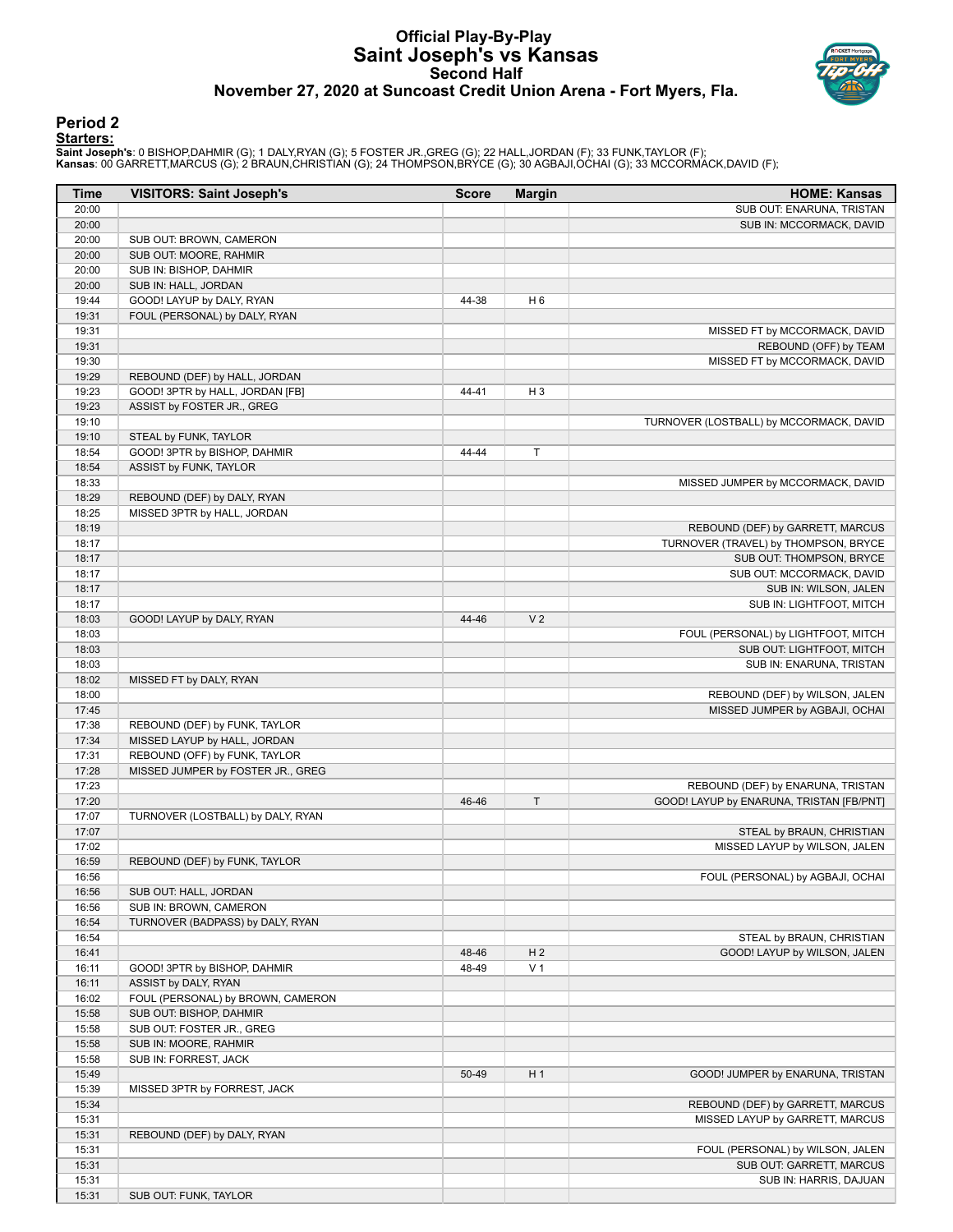| <b>Time</b>    | <b>VISITORS: Saint Joseph's</b>                                     | <b>Score</b> | <b>Margin</b>  | <b>HOME: Kansas</b>                      |
|----------------|---------------------------------------------------------------------|--------------|----------------|------------------------------------------|
| 15:31          | SUB IN: LONGPRE, ANTHONY                                            |              |                |                                          |
| 15:13          | MISSED 3PTR by BROWN, CAMERON                                       |              |                |                                          |
| 15:09          |                                                                     |              |                | REBOUND (DEF) by WILSON, JALEN           |
| 15:05          | FOUL (PERSONAL) by LONGPRE, ANTHONY                                 |              |                |                                          |
| 15:05          |                                                                     | 51-49        | H <sub>2</sub> | GOOD! FT by BRAUN, CHRISTIAN [FB]        |
| 15:05          |                                                                     | 52-49        | $H_3$          | GOOD! FT by BRAUN, CHRISTIAN [FB]        |
| 14:44<br>14:40 | MISSED LAYUP by LONGPRE, ANTHONY<br>REBOUND (OFF) by BROWN, CAMERON |              |                |                                          |
| 14:40          | GOOD! LAYUP by BROWN, CAMERON                                       | 52-51        | H <sub>1</sub> |                                          |
| 14:25          | FOUL (PERSONAL) by FORREST, JACK                                    |              |                |                                          |
| 14:25          |                                                                     | 53-51        | H <sub>2</sub> | GOOD! FT by BRAUN, CHRISTIAN [FB]        |
| 14:25          |                                                                     | 54-51        | $H_3$          | GOOD! FT by BRAUN, CHRISTIAN [FB]        |
| 14:16          | MISSED JUMPER by FORREST, JACK                                      |              |                |                                          |
| 14:11          | REBOUND (OFF) by BROWN, CAMERON                                     |              |                |                                          |
| 13:58          | MISSED 3PTR by DALY, RYAN                                           |              |                |                                          |
| 13:55          |                                                                     |              |                | REBOUND (DEF) by BRAUN, CHRISTIAN        |
| 13:47          |                                                                     |              |                | MISSED 3PTR by ENARUNA, TRISTAN          |
| 13:43          | REBOUND (DEF) by LONGPRE, ANTHONY                                   |              |                |                                          |
| 13:41          | FOUL (OFF) by DALY, RYAN                                            |              |                |                                          |
| 13:41          | TURNOVER (OFFENSIVE) by DALY, RYAN                                  |              |                |                                          |
| 13:41          | SUB OUT: BROWN, CAMERON                                             |              |                |                                          |
| 13:41          | SUB OUT: MOORE, RAHMIR                                              |              |                |                                          |
| 13:41          | SUB OUT: LONGPRE, ANTHONY                                           |              |                |                                          |
| 13:41          | SUB IN: BISHOP, DAHMIR                                              |              |                |                                          |
| 13:41<br>13:41 | SUB IN: HALL, JORDAN<br>SUB IN: FUNK, TAYLOR                        |              |                |                                          |
| 13:33          | SUB OUT: DALY, RYAN                                                 |              |                |                                          |
| 13:33          | SUB IN: MOORE, RAHMIR                                               |              |                |                                          |
| 13:24          |                                                                     |              |                | MISSED LAYUP by AGBAJI, OCHAI            |
| 13:22          |                                                                     |              |                | REBOUND (OFF) by WILSON, JALEN           |
| 13:22          | FOUL (PERSONAL) by HALL, JORDAN                                     |              |                |                                          |
| 13:22          |                                                                     | 55-51        | H4             | GOOD! FT by WILSON, JALEN                |
| 13:22          |                                                                     | 56-51        | H <sub>5</sub> | GOOD! FT by WILSON, JALEN                |
| 13:04          | GOOD! JUMPER by BISHOP, DAHMIR [PNT]                                | 56-53        | $H_3$          |                                          |
| 12:48          |                                                                     |              |                | FOUL (OFF) by BRAUN, CHRISTIAN           |
| 12:48          |                                                                     |              |                | TURNOVER (OFFENSIVE) by BRAUN, CHRISTIAN |
| 12:48          |                                                                     |              |                | SUB OUT: ENARUNA, TRISTAN                |
| 12:48          |                                                                     |              |                | SUB IN: GARRETT, MARCUS                  |
| 12:34          | TURNOVER (LOSTBALL) by BISHOP, DAHMIR                               |              |                |                                          |
| 12:34          |                                                                     |              |                | STEAL by BRAUN, CHRISTIAN                |
| 12:30          |                                                                     | 58-53        | H <sub>5</sub> | GOOD! LAYUP by BRAUN, CHRISTIAN [FB]     |
| 12:30          |                                                                     |              |                | ASSIST by HARRIS, DAJUAN                 |
| 12:30<br>12:30 | TIMEOUT 30SEC<br>SUB OUT: MOORE, RAHMIR                             |              |                |                                          |
| 12:30          | SUB IN: FOSTER JR., GREG                                            |              |                |                                          |
| 12:11          | MISSED 3PTR by HALL, JORDAN                                         |              |                |                                          |
| 12:06          |                                                                     |              |                | REBOUND (DEF) by HARRIS, DAJUAN          |
| 12:03          |                                                                     | 61-53        | H <sub>8</sub> | GOOD! 3PTR by BRAUN, CHRISTIAN [FB]      |
| 11:54          | MISSED LAYUP by HALL, JORDAN                                        |              |                |                                          |
| 11:51          |                                                                     |              |                | REBOUND (DEF) by BRAUN, CHRISTIAN        |
| 11:50          |                                                                     |              |                | TURNOVER (BADPASS) by BRAUN, CHRISTIAN   |
| 11:50          | STEAL by BISHOP, DAHMIR                                             |              |                |                                          |
| 11:45          | MISSED 3PTR by BISHOP, DAHMIR                                       |              |                |                                          |
| 11:40          | REBOUND (OFF) by FUNK, TAYLOR                                       |              |                |                                          |
| 11:39          | GOOD! JUMPER by FUNK, TAYLOR                                        | 61-55        | H <sub>6</sub> |                                          |
| 11:13          |                                                                     | 63-55        | H <sub>8</sub> | GOOD! LAYUP by GARRETT, MARCUS [PNT]     |
| 10:59          | MISSED 3PTR by FORREST, JACK                                        |              |                |                                          |
| 10:56          |                                                                     |              |                | REBOUND (DEF) by HARRIS, DAJUAN          |
| 10:53          |                                                                     | 65-55        | H 10           | GOOD! LAYUP by WILSON, JALEN [FB]        |
| 10:53          |                                                                     |              |                | ASSIST by HARRIS, DAJUAN                 |
| 10:52          | TIMEOUT 30SEC                                                       |              |                |                                          |
| 10:52          | SUB OUT: HALL, JORDAN                                               |              |                |                                          |
| 10:52<br>10:38 | SUB IN: DALY, RYAN                                                  |              |                |                                          |
| 10:38          | FOUL (OFF) by DALY, RYAN<br>TURNOVER (OFFENSIVE) by DALY, RYAN      |              |                |                                          |
| 10:38          | SUB OUT: DALY, RYAN                                                 |              |                |                                          |
| 10:38          | SUB IN: MOORE, RAHMIR                                               |              |                |                                          |
| 10:15          | FOUL (PERSONAL) by FUNK, TAYLOR                                     |              |                |                                          |
| 10:15          |                                                                     |              |                | MISSED FT by WILSON, JALEN               |
| 10:15          |                                                                     |              |                | REBOUND (OFF) by TEAM                    |
| 10:15          |                                                                     | 66-55        | H 11           | GOOD! FT by WILSON, JALEN                |
| 09:50          | TURNOVER (LOSTBALL) by FOSTER JR., GREG                             |              |                |                                          |
| 09:50          |                                                                     |              |                | STEAL by GARRETT, MARCUS                 |
| 09:46          |                                                                     |              |                | TURNOVER (BADPASS) by HARRIS, DAJUAN     |
| 09:30          | MISSED 3PTR by BISHOP, DAHMIR                                       |              |                |                                          |
| 09:29          |                                                                     |              |                | REBOUND (DEF) by WILSON, JALEN           |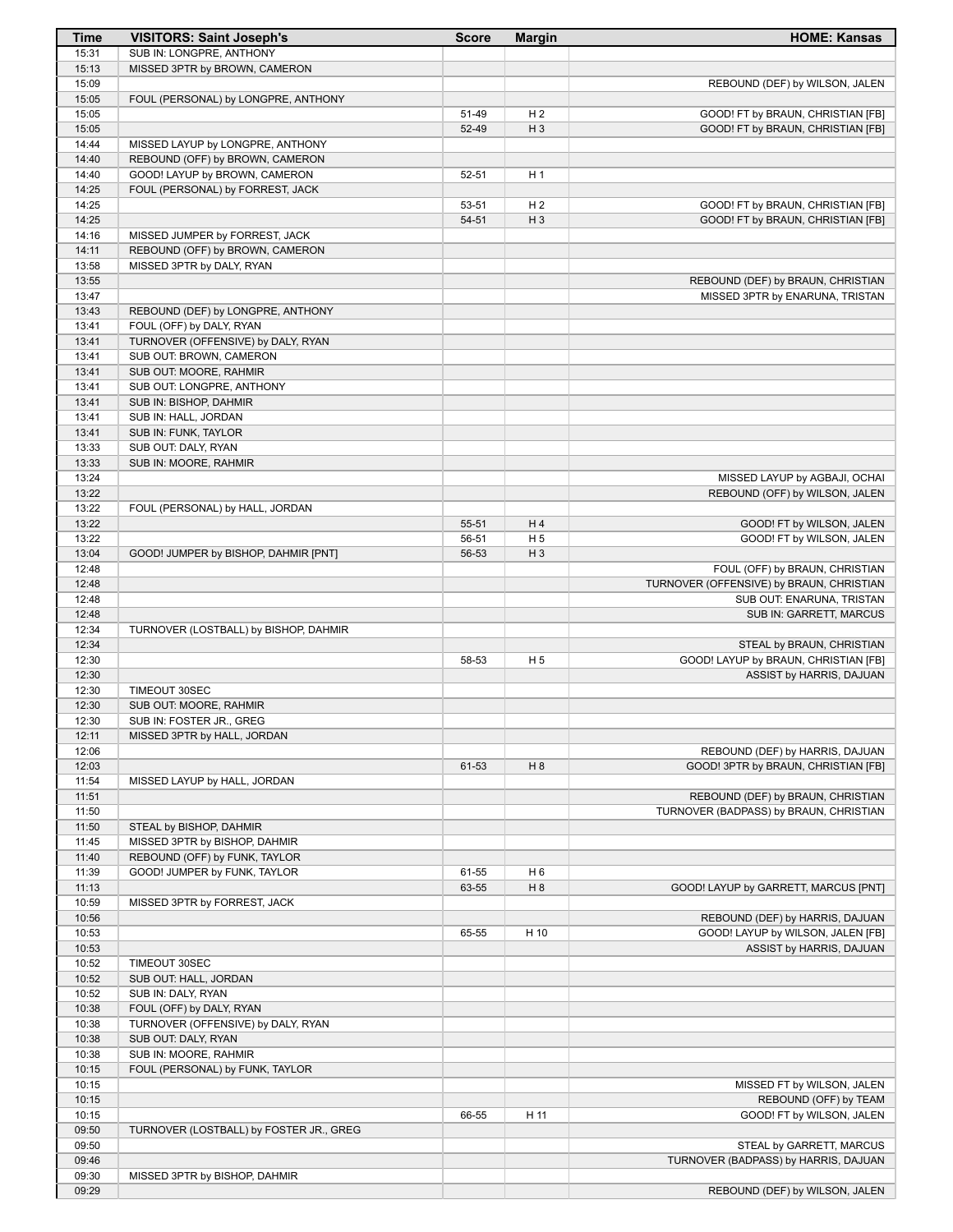| Time           | <b>VISITORS: Saint Joseph's</b>                       | <b>Score</b> | <b>Margin</b> | <b>HOME: Kansas</b>                |
|----------------|-------------------------------------------------------|--------------|---------------|------------------------------------|
| 09:29          | FOUL (PERSONAL) by FUNK, TAYLOR                       |              |               |                                    |
| 09:29          | SUB OUT: FUNK, TAYLOR                                 |              |               |                                    |
| 09:29          | SUB IN: DALY, RYAN                                    |              |               |                                    |
| 09:28          |                                                       |              |               | MISSED FT by WILSON, JALEN         |
| 09:26          | REBOUND (DEF) by DALY, RYAN                           |              |               |                                    |
| 09:22<br>09:22 | TURNOVER (LOSTBALL) by DALY, RYAN                     |              |               | STEAL by HARRIS, DAJUAN            |
| 09:15          |                                                       | 68-55        | H 13          | GOOD! DUNK by AGBAJI, OCHAI [FB]   |
| 09:15          |                                                       |              |               | ASSIST by HARRIS, DAJUAN           |
| 08:59          | MISSED 3PTR by FOSTER JR., GREG                       |              |               |                                    |
| 08:54          |                                                       |              |               | REBOUND (DEF) by WILSON, JALEN     |
| 08:51          |                                                       |              |               | MISSED 3PTR by AGBAJI, OCHAI       |
| 08:50          | REBOUND (DEF) by FOSTER JR., GREG                     |              |               |                                    |
| 08:50          |                                                       |              |               | FOUL (PERSONAL) by HARRIS, DAJUAN  |
| 08:50          | SUB OUT: FOSTER JR., GREG                             |              |               |                                    |
| 08:50          | SUB IN: HALL, JORDAN                                  |              |               |                                    |
| 08:37          | MISSED LAYUP by BISHOP, DAHMIR                        |              |               |                                    |
| 08:34          |                                                       |              |               | REBOUND (DEF) by BRAUN, CHRISTIAN  |
| 08:33          | FOUL (PERSONAL) by FORREST, JACK                      |              |               |                                    |
| 08:33          |                                                       |              |               | MISSED FT by GARRETT, MARCUS       |
| 08:33          | SUB OUT: BISHOP, DAHMIR                               |              |               | REBOUND (OFF) by TEAM              |
| 08:33<br>08:33 | SUB IN: BROWN, CAMERON                                |              |               |                                    |
| 08:33          |                                                       | 69-55        | H 14          | GOOD! FT by GARRETT, MARCUS [FB]   |
| 08:25          |                                                       |              |               | FOUL (PERSONAL) by HARRIS, DAJUAN  |
| 08:21          |                                                       |              |               | FOUL (PERSONAL) by GARRETT, MARCUS |
| 08:21          | GOOD! FT by DALY, RYAN                                | 69-56        | H 13          |                                    |
| 08:21          | GOOD! FT by DALY, RYAN                                | 69-57        | H 12          |                                    |
| 08:05          |                                                       | 71-57        | H 14          | GOOD! LAYUP by BRAUN, CHRISTIAN    |
| 08:05          | FOUL (PERSONAL) by HALL, JORDAN                       |              |               |                                    |
| 08:05          | SUB OUT: HALL, JORDAN                                 |              |               |                                    |
| 08:05          | SUB IN: TRACEY, JADRIAN                               |              |               |                                    |
| 08:05          |                                                       | 72-57        | H 15          | GOOD! FT by BRAUN, CHRISTIAN       |
| 07:47          | TURNOVER (LOSTBALL) by FORREST, JACK                  |              |               |                                    |
| 07:47          |                                                       |              |               | STEAL by GARRETT, MARCUS           |
| 07:47          |                                                       |              |               |                                    |
| 07:47          | SUB OUT: FORREST, JACK                                |              |               |                                    |
| 07:47          | SUB IN: FUNK, TAYLOR                                  |              |               |                                    |
| 07:32<br>07:28 | REBOUND (DEF) by TRACEY, JADRIAN                      |              |               | MISSED 3PTR by AGBAJI, OCHAI       |
| 07:13          | MISSED LAYUP by DALY, RYAN                            |              |               |                                    |
| 07:05          |                                                       |              |               | REBOUND (DEF) by GARRETT, MARCUS   |
| 07:04          |                                                       |              |               | MISSED LAYUP by AGBAJI, OCHAI      |
| 07:01          |                                                       |              |               | REBOUND (OFF) by WILSON, JALEN     |
| 07:01          |                                                       | 74-57        | H 17          | GOOD! LAYUP by WILSON, JALEN       |
| 06:56          |                                                       |              |               | FOUL (PERSONAL) by GARRETT, MARCUS |
| 06:56          | GOOD! FT by TRACEY, JADRIAN [FB]                      | 74-58        | H 16          |                                    |
| 06:56          | GOOD! FT by TRACEY, JADRIAN [FB]                      | 74-59        | H 15          |                                    |
| 06:37          |                                                       | 76-59        | H 17          | GOOD! LAYUP by BRAUN, CHRISTIAN    |
| 06:37          |                                                       |              |               | ASSIST by HARRIS, DAJUAN           |
| 06:23          | TURNOVER (LOSTBALL) by TRACEY, JADRIAN                |              |               |                                    |
| 06:23          |                                                       |              |               | STEAL by GARRETT, MARCUS           |
| 06:22          | FOUL (PERSONAL) by TRACEY, JADRIAN                    |              |               | MISSED FT by WILSON, JALEN         |
| 06:22<br>06:22 |                                                       |              |               | REBOUND (OFF) by TEAM              |
| 06:22          | SUB OUT: DALY, RYAN                                   |              |               |                                    |
| 06:22          | SUB IN: BISHOP, DAHMIR                                |              |               |                                    |
| 06:22          |                                                       | 77-59        | H 18          | GOOD! FT by WILSON, JALEN [FB]     |
| 06:05          | MISSED JUMPER by BISHOP, DAHMIR                       |              |               |                                    |
| 06:01          |                                                       |              |               | REBOUND (DEF) by WILSON, JALEN     |
| 05:58          |                                                       |              |               | MISSED 3PTR by BRAUN, CHRISTIAN    |
| 05:55          | REBOUND (DEF) by MOORE, RAHMIR                        |              |               |                                    |
| 05:53          | TURNOVER (TRAVEL) by TRACEY, JADRIAN                  |              |               |                                    |
| 05:53          | SUB OUT: MOORE, RAHMIR                                |              |               |                                    |
| 05:53          | SUB IN: HALL, JORDAN                                  |              |               |                                    |
| 05:53          | SUB OUT: TRACEY, JADRIAN                              |              |               |                                    |
| 05:53          | SUB IN: FORREST, JACK                                 |              |               |                                    |
| 05:34          |                                                       |              |               | MISSED 3PTR by AGBAJI, OCHAI       |
| 05:31          | REBOUND (DEF) by HALL, JORDAN                         |              |               |                                    |
| 05:08          | GOOD! 3PTR by HALL, JORDAN                            | 77-62        | H 15          |                                    |
| 04:46          |                                                       | 80-62        | H 18          | GOOD! 3PTR by BRAUN, CHRISTIAN     |
| 04:46          |                                                       |              |               | ASSIST by GARRETT, MARCUS          |
| 04:23<br>04:23 | GOOD! 3PTR by FORREST, JACK<br>ASSIST by FUNK, TAYLOR | 80-65        | H 15          |                                    |
| 03:55          |                                                       | 83-65        | H 18          | GOOD! 3PTR by HARRIS, DAJUAN       |
| 03:55          |                                                       |              |               | ASSIST by GARRETT, MARCUS          |
|                |                                                       |              |               |                                    |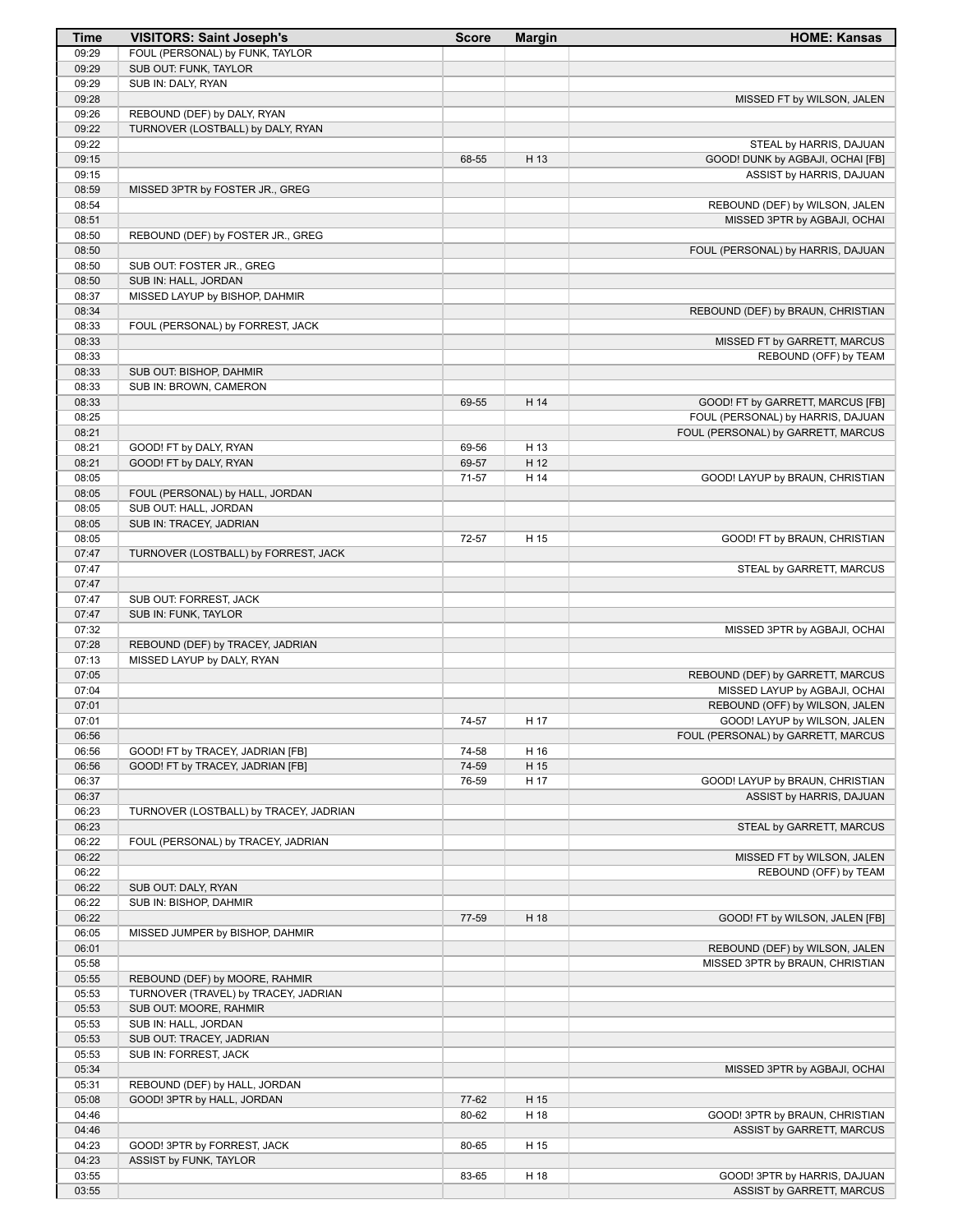| Time  | <b>VISITORS: Saint Joseph's</b>      | <b>Score</b> | <b>Margin</b> | <b>HOME: Kansas</b>                    |
|-------|--------------------------------------|--------------|---------------|----------------------------------------|
| 03:44 | TURNOVER (BADPASS) by BISHOP, DAHMIR |              |               |                                        |
| 03:44 |                                      |              |               | STEAL by HARRIS, DAJUAN                |
| 03:39 |                                      | 85-65        | H 20          | GOOD! DUNK by AGBAJI, OCHAI [FB]       |
| 03:38 | TIMEOUT 30SEC                        |              |               |                                        |
| 03:38 |                                      |              |               | SUB OUT: GARRETT, MARCUS               |
| 03:38 |                                      |              |               | SUB OUT: AGBAJI, OCHAI                 |
| 03:38 |                                      |              |               | SUB IN: GRANT-FOSTER, TYON             |
| 03:38 |                                      |              |               | SUB IN: THOMPSON, BRYCE                |
| 03:38 | SUB OUT: FUNK, TAYLOR                |              |               |                                        |
| 03:38 | SUB IN: JANSSON, ANTON               |              |               |                                        |
| 03:25 | MISSED LAYUP by BISHOP, DAHMIR       |              |               |                                        |
| 03:25 |                                      |              |               | BLOCK by GRANT-FOSTER, TYON            |
| 03:20 |                                      |              |               | REBOUND (DEF) by GRANT-FOSTER, TYON    |
| 03:10 |                                      | 87-65        | H 22          | GOOD! JUMPER by WILSON, JALEN [PNT]    |
| 03:10 |                                      |              |               | ASSIST by BRAUN, CHRISTIAN             |
| 02:52 | GOOD! 3PTR by FORREST, JACK          | 87-68        | H 19          |                                        |
| 02:52 | ASSIST by HALL, JORDAN               |              |               |                                        |
| 02:31 |                                      | 89-68        | H 21          | GOOD! JUMPER by THOMPSON, BRYCE        |
| 02:31 |                                      |              |               | ASSIST by HARRIS, DAJUAN               |
| 02:18 | MISSED JUMPER by HALL, JORDAN        |              |               |                                        |
| 02:14 |                                      |              |               | REBOUND (DEF) by THOMPSON, BRYCE       |
| 02:12 |                                      |              |               | MISSED 3PTR by WILSON, JALEN           |
| 02:09 |                                      |              |               | REBOUND (OFF) by BRAUN, CHRISTIAN      |
| 01:59 |                                      | 92-68        | H 24          | GOOD! 3PTR by THOMPSON, BRYCE          |
| 01:59 |                                      |              |               | ASSIST by BRAUN, CHRISTIAN             |
| 01:40 | MISSED 3PTR by BROWN, CAMERON        |              |               |                                        |
| 01:36 |                                      |              |               | REBOUND (DEF) by GRANT-FOSTER, TYON    |
| 01:24 |                                      |              |               | MISSED 3PTR by BRAUN, CHRISTIAN        |
| 01:21 |                                      |              |               | REBOUND (OFF) by HARRIS, DAJUAN        |
| 01:10 |                                      |              |               | MISSED LAYUP by GRANT-FOSTER, TYON     |
| 01:07 | REBOUND (DEF) by FORREST, JACK       |              |               |                                        |
| 01:04 | MISSED LAYUP by BROWN, CAMERON       |              |               |                                        |
| 01:04 |                                      |              |               | REBOUND (DEF) by TEAM                  |
| 01:04 |                                      |              |               | SUB OUT: BRAUN, CHRISTIAN              |
| 01:04 |                                      |              |               | SUB OUT: WILSON, JALEN                 |
| 01:04 |                                      |              |               | SUB IN: ENARUNA, TRISTAN               |
| 01:04 |                                      |              |               | SUB IN: MUSCADIN, GETHRO               |
| 01:04 | SUB OUT: BISHOP, DAHMIR              |              |               |                                        |
| 01:04 | SUB IN: TRACEY, JADRIAN              |              |               |                                        |
| 00:41 |                                      | 94-68        | H 26          | GOOD! JUMPER by ENARUNA, TRISTAN       |
| 00:31 | MISSED LAYUP by HALL, JORDAN         |              |               |                                        |
| 00:31 |                                      |              |               | BLOCK by MUSCADIN, GETHRO              |
| 00:25 | REBOUND (OFF) by TRACEY, JADRIAN     |              |               |                                        |
| 00:25 | GOOD! LAYUP by TRACEY, JADRIAN       | 94-70        | H 24          |                                        |
| 00:24 |                                      |              |               | TURNOVER (LOSTBALL) by THOMPSON, BRYCE |
| 00:24 | STEAL by HALL, JORDAN                |              |               |                                        |
| 00:19 | GOOD! LAYUP by JANSSON, ANTON [FB]   | 94-72        | H 22          |                                        |
| 00:19 | ASSIST by HALL, JORDAN               |              |               |                                        |

## **Saint Joseph's 72, Kansas 94**

| <b>Points from (This Period)</b> | <b>SJU</b> | Kan |
|----------------------------------|------------|-----|
| In the Paint                     | 14         | 22  |
| Off Turns                        |            | ィっ  |
| 2nd Chance                       |            |     |
| Fast Break                       |            | 19  |
| Bench                            |            |     |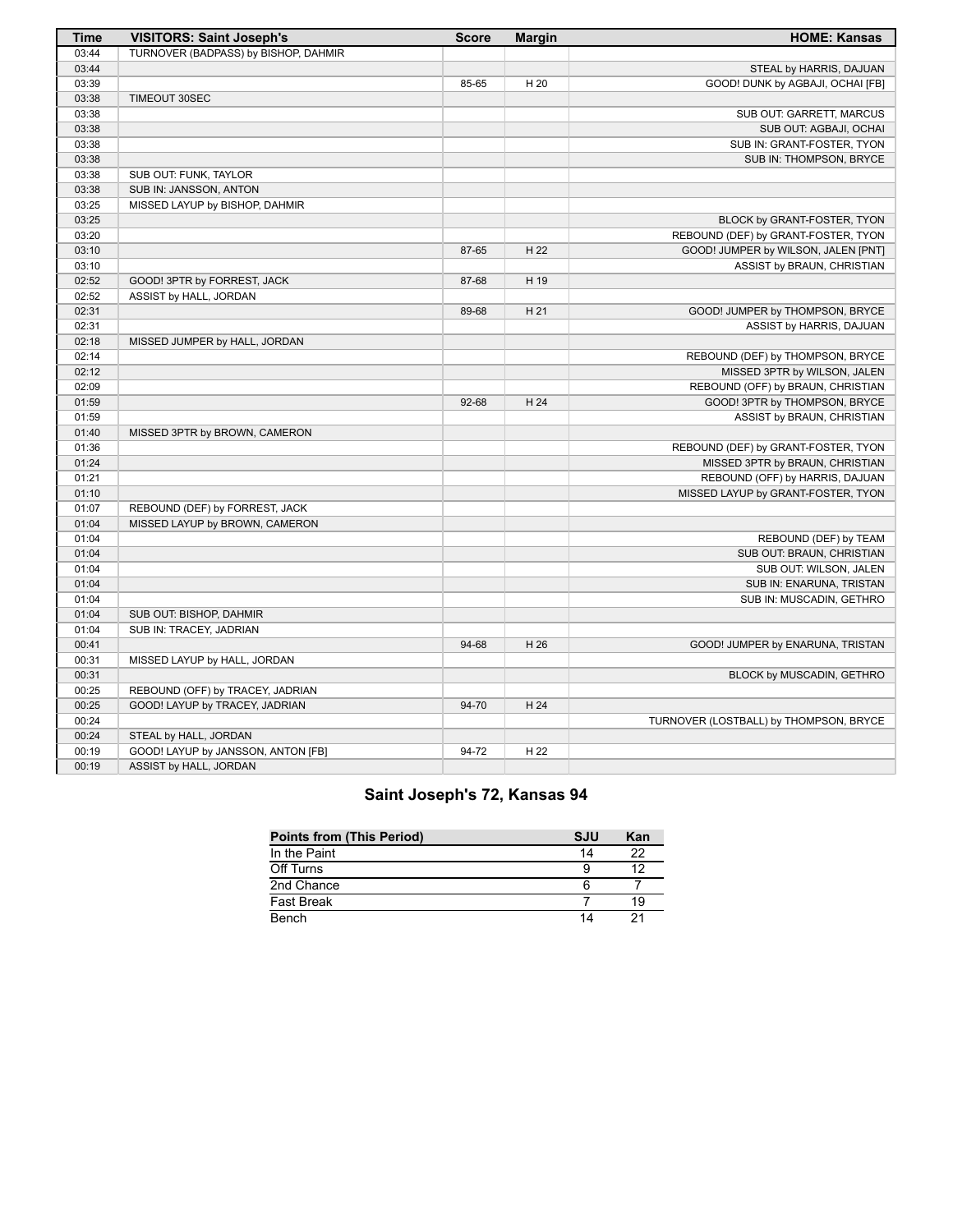## **Official Scoring/Possession Reference Chart Saint Joseph's vs Kansas Period 1 November 27, 2020 at Suncoast Credit Union Arena - Fort Myers, Fla.**



#### **Period 1 Starters:**

**Saint Joseph's**: 0 BISHOP,DAHMIR (G); 1 DALY,RYAN (G); 5 FOSTER JR.,GREG (G); 22 HALL,JORDAN (F); 33 FUNK,TAYLOR (F);<br>**Kansas**: 00 GARRETT,MARCUS (G); 2 BRAUN,CHRISTIAN (G); 24 THOMPSON,BRYCE (G); 30 AGBAJI,OCHAI (G); 33

| Time  | <b>VISITORS: Saint Joseph's</b>        | <b>Score</b> | <b>Margin</b>  | <b>HOME: Kansas</b>                  |
|-------|----------------------------------------|--------------|----------------|--------------------------------------|
| 19:15 | GOOD! LAYUP by FUNK, TAYLOR [FB]       | $0 - 2$      | V <sub>2</sub> |                                      |
| 18:57 |                                        | $1 - 2$      | V <sub>1</sub> | GOOD! FT by GARRETT, MARCUS          |
| 18:57 |                                        | $2 - 2$      | Τ              | GOOD! FT by GARRETT, MARCUS          |
| 18:35 | GOOD! 3PTR by BISHOP, DAHMIR           | $2 - 5$      | V <sub>3</sub> |                                      |
| 18:11 |                                        | $4 - 5$      | V <sub>1</sub> | GOOD! LAYUP by BRAUN, CHRISTIAN      |
| 18:01 | GOOD! 3PTR by BISHOP, DAHMIR           | $4 - 8$      | V <sub>4</sub> |                                      |
| 17:45 |                                        | $6 - 8$      | V <sub>2</sub> | GOOD! JUMPER by MCCORMACK, DAVID     |
| 16:36 |                                        | $9-8$        | H 1            | GOOD! 3PTR by AGBAJI, OCHAI          |
| 16:15 | GOOD! LAYUP by FORREST, JACK           | $9 - 10$     | V <sub>1</sub> |                                      |
| 15:26 |                                        | $12 - 10$    | H <sub>2</sub> | GOOD! 3PTR by BRAUN, CHRISTIAN [FB]  |
| 14:57 | GOOD! 3PTR by DALY, RYAN               | $12 - 13$    | V <sub>1</sub> |                                      |
| 14:26 |                                        | 14-13        | H <sub>1</sub> | GOOD! LAYUP by AGBAJI, OCHAI [FB]    |
| 13:38 | GOOD! LAYUP by FORREST, JACK           | $14 - 15$    | V <sub>1</sub> |                                      |
| 12:41 | GOOD! 3PTR by FORREST, JACK            | 14-18        | V <sub>4</sub> |                                      |
| 12:26 |                                        | $15 - 18$    | $V_3$          | GOOD! FT by WILSON, JALEN            |
| 12:26 |                                        | 16-18        | V <sub>2</sub> | GOOD! FT by WILSON, JALEN            |
| 11:49 |                                        | 18-18        | Τ              | GOOD! DUNK by GRANT-FOSTER, TYON     |
| 11:30 | GOOD! 3PTR by FUNK, TAYLOR             | 18-21        | $V_3$          |                                      |
| 11:19 |                                        | $20 - 21$    | V <sub>1</sub> | GOOD! LAYUP by BRAUN, CHRISTIAN      |
| 11:05 | GOOD! JUMPER by FORREST, JACK [PNT]    | 20-23        | $V_3$          |                                      |
| 10:28 | GOOD! FT by DALY, RYAN [FB]            | 20-24        | V <sub>4</sub> |                                      |
| 10:28 | GOOD! FT by DALY, RYAN [FB]            | 20-25        | V <sub>5</sub> |                                      |
| 09:14 | GOOD! LAYUP by DALY, RYAN              | 20-27        | V <sub>7</sub> |                                      |
| 08:39 |                                        | 23-27        | V 4            | GOOD! 3PTR by BRAUN, CHRISTIAN [FB]  |
| 08:00 |                                        | 26-27        | V <sub>1</sub> | GOOD! 3PTR by BRAUN, CHRISTIAN       |
| 07:31 |                                        | 27-27        | $\mathsf{T}$   | GOOD! FT by MCCORMACK, DAVID [FB]    |
| 07:31 |                                        | 28-27        | H <sub>1</sub> | GOOD! FT by MCCORMACK, DAVID [FB]    |
| 07:16 | GOOD! 3PTR by FORREST, JACK            | 28-30        | V <sub>2</sub> |                                      |
| 06:16 |                                        | 29-30        | V <sub>1</sub> | GOOD! FT by MCCORMACK, DAVID [FB]    |
| 06:16 |                                        | 30-30        | T              | GOOD! FT by MCCORMACK, DAVID [FB]    |
| 05:34 |                                        | 32-30        | H <sub>2</sub> | GOOD! JUMPER by MCCORMACK, DAVID     |
| 05:05 |                                        | 34-30        | H 4            | GOOD! LAYUP by THOMPSON, BRYCE [PNT] |
| 04:31 |                                        | 35-30        | H <sub>5</sub> | GOOD! FT by AGBAJI, OCHAI [FB]       |
| 04:31 |                                        | 36-30        | H <sub>6</sub> | GOOD! FT by AGBAJI, OCHAI [FB]       |
| 03:36 |                                        | 39-30        | H 9            | GOOD! 3PTR by AGBAJI, OCHAI          |
| 03:20 | GOOD! 3PTR by BROWN, CAMERON           | 39-33        | H <sub>6</sub> |                                      |
| 03:02 |                                        | 40-33        | H 7            | GOOD! FT by LIGHTFOOT, MITCH         |
| 02:38 |                                        | 42-33        | H 9            | GOOD! LAYUP by AGBAJI, OCHAI [FB]    |
| 02:21 |                                        |              |                |                                      |
|       | GOOD! JUMPER by FOSTER JR., GREG [PNT] | 42-35        | H 7            |                                      |
| 01:10 | GOOD! FT by DALY, RYAN                 | 42-36        | H <sub>6</sub> |                                      |
| 00:21 |                                        | 44-36        | H <sub>8</sub> | GOOD! LAYUP by AGBAJI, OCHAI         |

**Saint Joseph's 36, Kansas 44**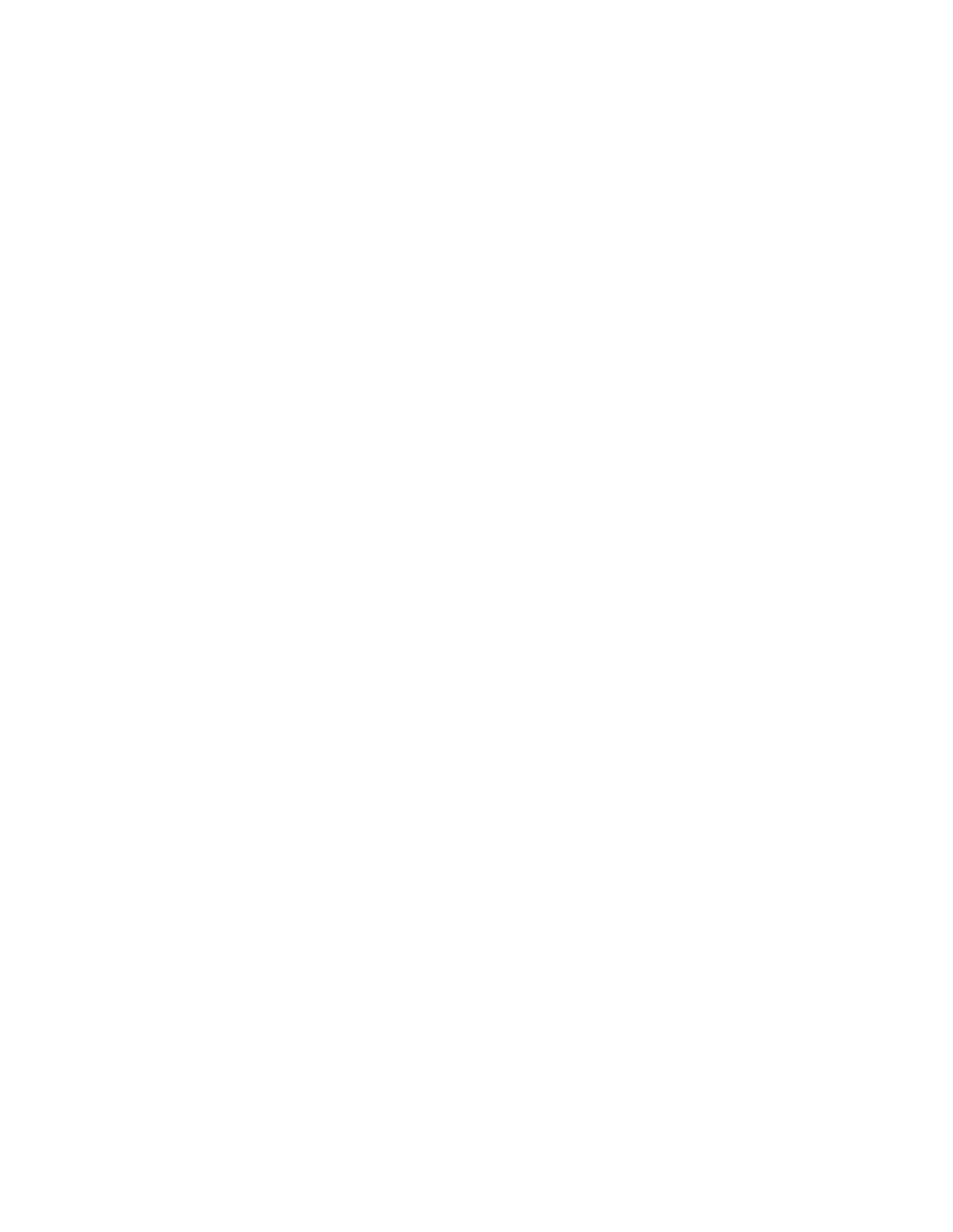## **Official Scoring/Possession Reference Chart Saint Joseph's vs Kansas Period 2 November 27, 2020 at Suncoast Credit Union Arena - Fort Myers, Fla.**



#### **Period 2 Starters:**

**Saint Joseph's**: 0 BISHOP,DAHMIR (G); 1 DALY,RYAN (G); 5 FOSTER JR.,GREG (G); 22 HALL,JORDAN (F); 33 FUNK,TAYLOR (F);<br>**Kansas**: 00 GARRETT,MARCUS (G); 2 BRAUN,CHRISTIAN (G); 24 THOMPSON,BRYCE (G); 30 AGBAJI,OCHAI (G); 33

| <b>Time</b>    | <b>VISITORS: Saint Joseph's</b>      | <b>Score</b>   | <b>Margin</b>  | <b>HOME: Kansas</b>                      |
|----------------|--------------------------------------|----------------|----------------|------------------------------------------|
| 19:44          | GOOD! LAYUP by DALY, RYAN            | 44-38          | H <sub>6</sub> |                                          |
| 19:23          | GOOD! 3PTR by HALL, JORDAN [FB]      | 44-41          | H <sub>3</sub> |                                          |
| 18:54          | GOOD! 3PTR by BISHOP, DAHMIR         | 44-44          | T.             |                                          |
| 18:03          | GOOD! LAYUP by DALY, RYAN            | 44-46          | V <sub>2</sub> |                                          |
| 17:20          |                                      | 46-46          | Τ              | GOOD! LAYUP by ENARUNA, TRISTAN [FB/PNT] |
| 16:41          |                                      | 48-46          | H <sub>2</sub> | GOOD! LAYUP by WILSON, JALEN             |
| 16:11          | GOOD! 3PTR by BISHOP, DAHMIR         | 48-49          | V <sub>1</sub> |                                          |
| 15:49          |                                      | 50-49          | H <sub>1</sub> | GOOD! JUMPER by ENARUNA, TRISTAN         |
| 15:05          |                                      | 51-49          | H <sub>2</sub> | GOOD! FT by BRAUN, CHRISTIAN [FB]        |
| 15:05          |                                      | 52-49          | $H_3$          | GOOD! FT by BRAUN, CHRISTIAN [FB]        |
| 14:40          | GOOD! LAYUP by BROWN, CAMERON        | 52-51          | H <sub>1</sub> |                                          |
| 14:25          |                                      | 53-51          | H <sub>2</sub> | GOOD! FT by BRAUN, CHRISTIAN [FB]        |
| 14:25          |                                      | 54-51          | $H_3$          | GOOD! FT by BRAUN, CHRISTIAN [FB]        |
| 13:22          |                                      | 55-51          | H 4            | GOOD! FT by WILSON, JALEN                |
| 13:22          |                                      | 56-51          | H <sub>5</sub> | GOOD! FT by WILSON, JALEN                |
| 13:04          | GOOD! JUMPER by BISHOP, DAHMIR [PNT] | 56-53          | $H_3$          |                                          |
| 12:30          |                                      | 58-53          | H <sub>5</sub> | GOOD! LAYUP by BRAUN, CHRISTIAN [FB]     |
| 12:03          |                                      | 61-53          | H <sub>8</sub> | GOOD! 3PTR by BRAUN, CHRISTIAN [FB]      |
| 11:39          | GOOD! JUMPER by FUNK, TAYLOR         | 61-55          | H <sub>6</sub> |                                          |
| 11:13          |                                      | 63-55          | H <sub>8</sub> | GOOD! LAYUP by GARRETT, MARCUS [PNT]     |
| 10:53          |                                      | 65-55          | H 10           | GOOD! LAYUP by WILSON, JALEN [FB]        |
| 10:15          |                                      | 66-55          | H 11           | GOOD! FT by WILSON, JALEN                |
| 09:15          |                                      | 68-55          | H 13           | GOOD! DUNK by AGBAJI, OCHAI [FB]         |
| 08:33          |                                      | 69-55          | H 14           | GOOD! FT by GARRETT, MARCUS [FB]         |
| 08:21          | GOOD! FT by DALY, RYAN               | 69-56          | H 13           |                                          |
| 08:21          | GOOD! FT by DALY, RYAN               | 69-57          | H 12           |                                          |
| 08:05          |                                      | 71-57          | H 14           | GOOD! LAYUP by BRAUN, CHRISTIAN          |
| 08:05          |                                      | 72-57          | H 15           | GOOD! FT by BRAUN, CHRISTIAN             |
| 07:01          |                                      | 74-57          | H 17           | GOOD! LAYUP by WILSON, JALEN             |
| 06:56          | GOOD! FT by TRACEY, JADRIAN [FB]     | 74-58          | H 16           |                                          |
|                | GOOD! FT by TRACEY, JADRIAN [FB]     | 74-59          |                |                                          |
| 06:56          |                                      |                | H 15           |                                          |
| 06:37          |                                      | 76-59          | H 17           | GOOD! LAYUP by BRAUN, CHRISTIAN          |
| 06:22<br>05:08 |                                      | 77-59          | H 18<br>H 15   | GOOD! FT by WILSON, JALEN [FB]           |
| 04:46          | GOOD! 3PTR by HALL, JORDAN           | 77-62<br>80-62 | H 18           | GOOD! 3PTR by BRAUN, CHRISTIAN           |
|                |                                      |                |                |                                          |
| 04:23          | GOOD! 3PTR by FORREST, JACK          | 80-65          | H 15           |                                          |
| 03:55          |                                      | 83-65          | H 18           | GOOD! 3PTR by HARRIS, DAJUAN             |
| 03:39          |                                      | 85-65          | H 20           | GOOD! DUNK by AGBAJI, OCHAI [FB]         |
| 03:10          |                                      | 87-65          | H 22           | GOOD! JUMPER by WILSON, JALEN [PNT]      |
| 02:52          | GOOD! 3PTR by FORREST, JACK          | 87-68          | H 19           |                                          |
| 02:31          |                                      | 89-68          | H 21           | GOOD! JUMPER by THOMPSON, BRYCE          |
| 01:59          |                                      | 92-68          | H 24           | GOOD! 3PTR by THOMPSON, BRYCE            |
| 00:41          |                                      | 94-68          | H 26           | GOOD! JUMPER by ENARUNA, TRISTAN         |
| 00:25          | GOOD! LAYUP by TRACEY, JADRIAN       | 94-70          | H 24           |                                          |
| 00:19          | GOOD! LAYUP by JANSSON, ANTON [FB]   | 94-72          | H 22           |                                          |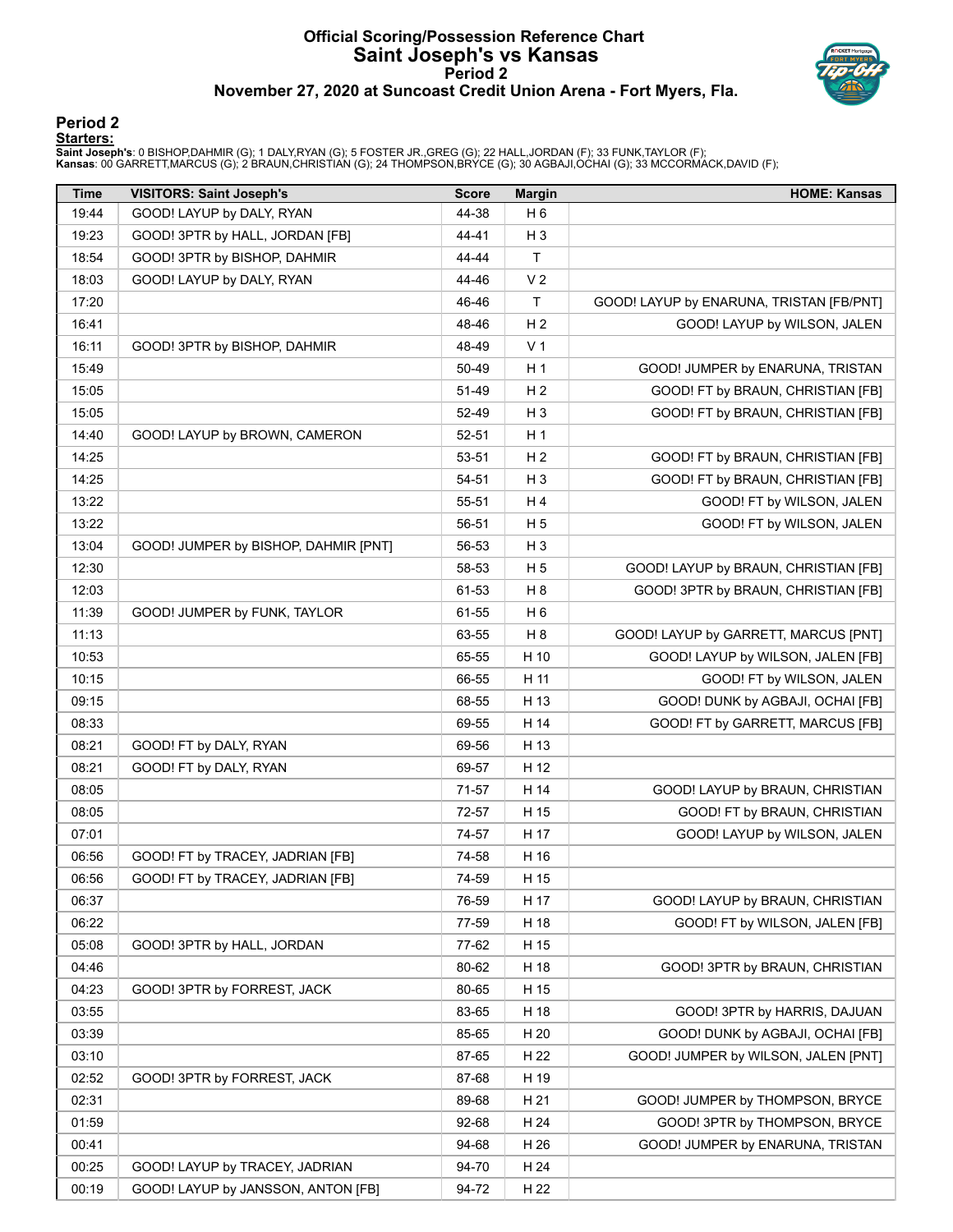**Saint Joseph's 72, Kansas 94**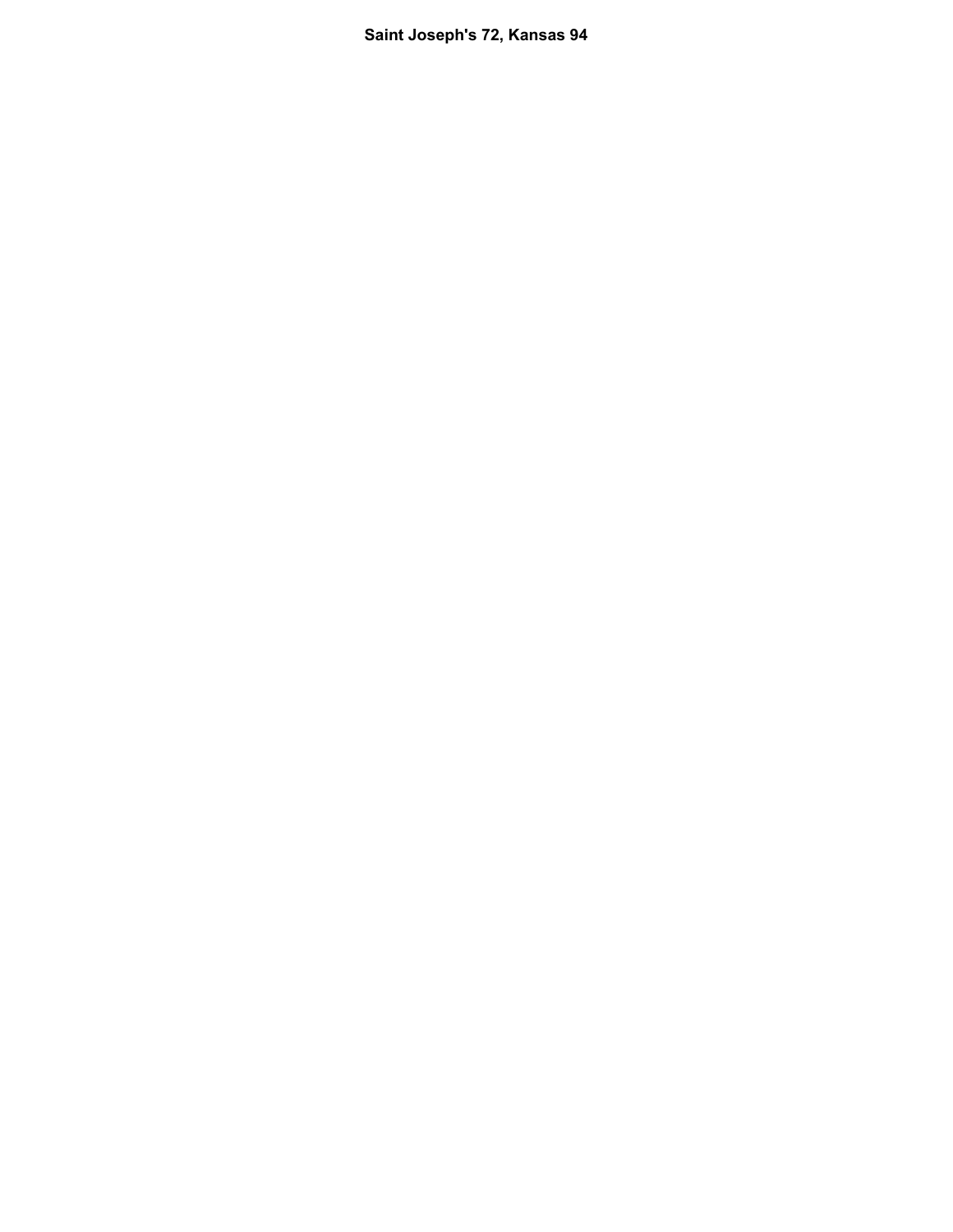## **Official Substitutions Log Saint Joseph's vs Kansas Period 1**



**November 27, 2020 at Suncoast Credit Union Arena - Fort Myers, Fla.**

| <b>VISITORS: Saint Joseph's</b>                      | <b>Time</b>    | <b>Score</b> | <b>HOME: Kansas</b>         |
|------------------------------------------------------|----------------|--------------|-----------------------------|
| 0 BISHOP.DAHMIR                                      |                |              | 00 GARRETT, MARCUS          |
| 1 DALY, RYAN                                         |                |              | 2 BRAUN, CHRISTIAN          |
| 5 FOSTER JR., GREG                                   |                |              | 24 THOMPSON, BRYCE          |
| 22 HALL, JORDAN                                      |                |              | 30 AGBAJI, OCHAI            |
| 33 FUNK, TAYLOR                                      |                |              | 33 MCCORMACK, DAVID         |
|                                                      | 16:40          | $8-6$        | SUB OUT: THOMPSON, BRYCE    |
|                                                      | 16:40          |              | SUB IN: WILSON, JALEN       |
| SUB OUT: 0 BISHOP, DAHMIR                            | 16:40          |              |                             |
| SUB OUT: 22 HALL, JORDAN<br>SUB OUT: 33 FUNK, TAYLOR | 16:40<br>16:40 |              |                             |
| SUB IN: 3 BROWN, CAMERON                             | 16:40          |              |                             |
| SUB IN: 12 LONGPRE, ANTHONY                          | 16:40          |              |                             |
| SUB IN: 24 FORREST, JACK                             | 16:40          |              |                             |
|                                                      | 16:07          | $10-9$       | SUB OUT: MCCORMACK, DAVID   |
|                                                      | 16:07          |              | SUB IN: LIGHTFOOT, MITCH    |
|                                                      | 14:51          | $13 - 12$    | SUB OUT: BRAUN, CHRISTIAN   |
|                                                      | 14:51          |              | SUB IN: GRANT-FOSTER, TYON  |
| SUB OUT: 1 DALY, RYAN                                | 14:51          |              |                             |
| SUB OUT: 5 FOSTER JR., GREG                          | 14:51          |              |                             |
| SUB IN: 0 BISHOP, DAHMIR                             | 14:51          |              |                             |
| SUB IN: 11 MOORE, RAHMIR                             | 14:51          |              |                             |
|                                                      | 13:13          | $15 - 14$    | SUB OUT: LIGHTFOOT, MITCH   |
|                                                      | 13:13          |              | SUB IN: ENARUNA, TRISTAN    |
|                                                      | 12:26          | 18-16        | SUB OUT: AGBAJI, OCHAI      |
|                                                      | 12:26          |              | SUB IN: THOMPSON, BRYCE     |
| SUB OUT: 12 LONGPRE, ANTHONY                         | 12:26          |              |                             |
| SUB IN: 33 FUNK, TAYLOR                              | 12:26          |              |                             |
|                                                      | 11:32          | $18-18$      | SUB OUT: GARRETT, MARCUS    |
|                                                      | 11:32          |              | SUB IN: BRAUN, CHRISTIAN    |
| SUB OUT: 0 BISHOP, DAHMIR                            | 11:32          |              |                             |
| SUB OUT: 3 BROWN, CAMERON                            | 11:32          |              |                             |
| SUB IN: 1 DALY, RYAN                                 | 11:32          |              |                             |
| SUB IN: 5 FOSTER JR., GREG                           | 11:32          |              |                             |
|                                                      | 10:28          | 24-20        | SUB OUT: WILSON, JALEN      |
|                                                      | 10:28          |              | SUB OUT: ENARUNA, TRISTAN   |
|                                                      | 10:28          |              | SUB IN: GARRETT, MARCUS     |
|                                                      | 10:28          |              | SUB IN: AGBAJI, OCHAI       |
| SUB OUT: 24 FORREST, JACK<br>SUB IN: 22 HALL, JORDAN | 10:28<br>10:28 |              |                             |
|                                                      | 09:14          | 27-20        | SUB OUT: GRANT-FOSTER, TYON |
|                                                      | 09:14          |              | SUB IN: MCCORMACK, DAVID    |
| SUB OUT: 11 MOORE, RAHMIR                            | 09:14          |              |                             |
| SUB OUT: 33 FUNK, TAYLOR                             | 09:14          |              |                             |
| SUB IN: 12 LONGPRE, ANTHONY                          | 09:14          |              |                             |
| SUB IN: 13 TRACEY, JADRIAN                           | 09:14          |              |                             |
|                                                      | 07:31          | 27-26        | SUB OUT: GARRETT, MARCUS    |
|                                                      | 07:31          |              | SUB IN: WILSON, JALEN       |
| SUB OUT: 1 DALY, RYAN                                | 07:31          |              |                             |
| SUB OUT: 5 FOSTER JR., GREG                          | 07:31          |              |                             |
| SUB OUT: 13 TRACEY, JADRIAN                          | 07:31          |              |                             |
| SUB IN: 0 BISHOP, DAHMIR                             | 07:31          |              |                             |
| SUB IN: 3 BROWN, CAMERON                             | 07:31          |              |                             |
| SUB IN: 24 FORREST, JACK                             | 07:31          |              |                             |
|                                                      | 06:35          | 30-28        | SUB OUT: WILSON, JALEN      |
|                                                      | 06:35          |              | SUB IN: GARRETT, MARCUS     |
| SUB OUT: 12 LONGPRE, ANTHONY                         | 06:35          |              |                             |
| SUB IN: 10 JANSSON, ANTON                            | 06:35          |              |                             |
|                                                      | 04:31          | 30-35        | SUB OUT: GARRETT, MARCUS    |
|                                                      | 04:31          |              | SUB IN: GRANT-FOSTER, TYON  |
| SUB OUT: 0 BISHOP, DAHMIR                            | 04:31          |              |                             |
| SUB OUT: 10 JANSSON, ANTON                           | 04:31          |              |                             |
| SUB OUT: 24 FORREST, JACK                            | 04:31          |              |                             |
| SUB IN: 1 DALY, RYAN                                 | 04:31          |              |                             |
| SUB IN: 5 FOSTER JR., GREG                           | 04:31          |              |                             |
| SUB IN: 33 FUNK, TAYLOR                              | 04:31          |              |                             |
|                                                      | 03:33          | 30-39        | SUB OUT: MCCORMACK, DAVID   |
| SUB OUT: 22 HALL, JORDAN                             | 03:33<br>03:33 |              | SUB IN: LIGHTFOOT, MITCH    |
| SUB IN: 11 MOORE, RAHMIR                             | 03:33          |              |                             |
|                                                      | 01:37          | 35-42        | SUB OUT: GRANT-FOSTER, TYON |
|                                                      |                |              |                             |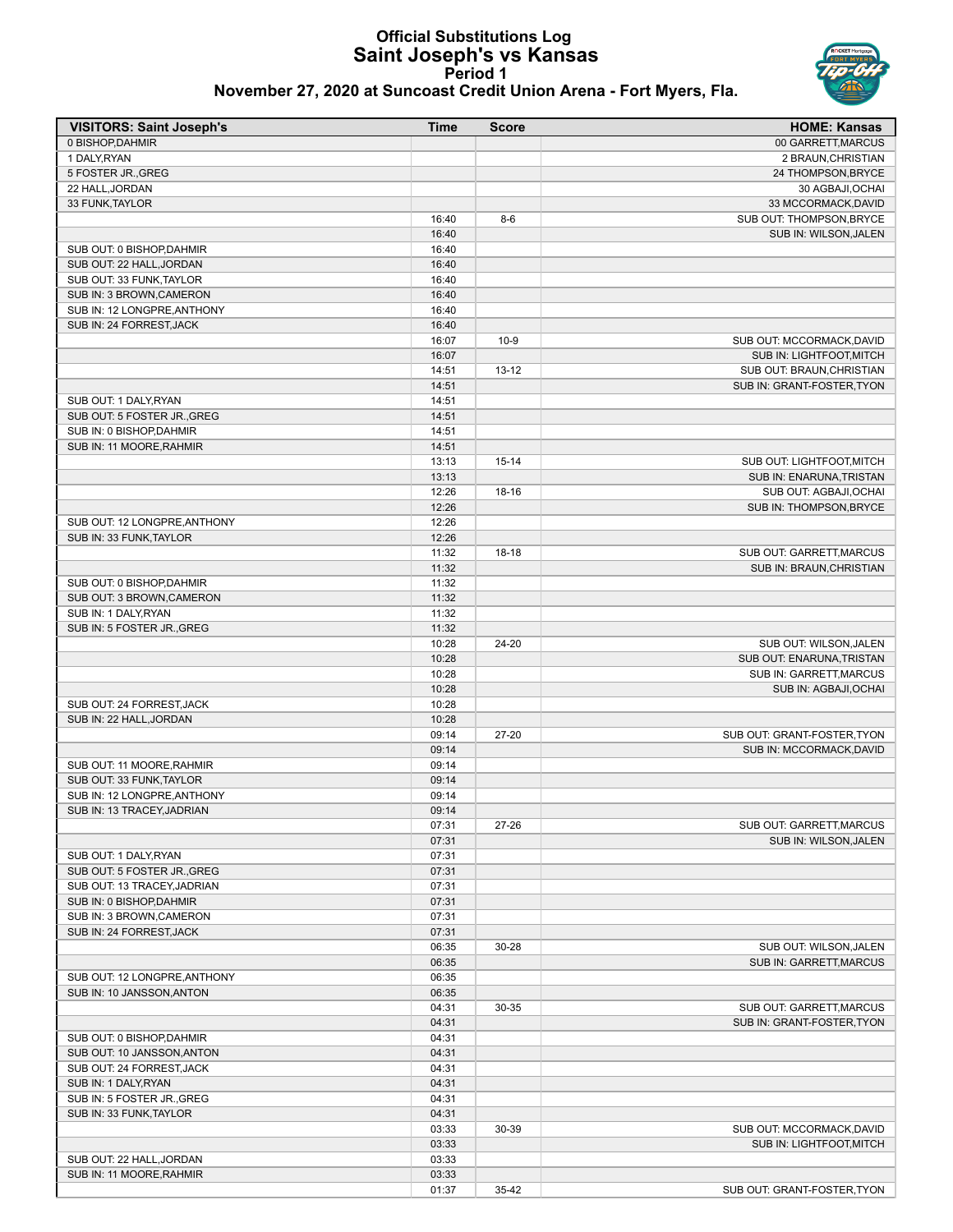| <b>VISITORS: Saint Joseph's</b> | <b>Time</b> | <b>Score</b> | <b>HOME: Kansas</b>      |
|---------------------------------|-------------|--------------|--------------------------|
|                                 | 01:37       |              | SUB OUT: LIGHTFOOT.MITCH |
|                                 | 01:37       |              | SUB IN: GARRETT, MARCUS  |
|                                 | 01:37       |              | SUB IN: ENARUNA, TRISTAN |

**Saint Joseph's 36, Kansas 44**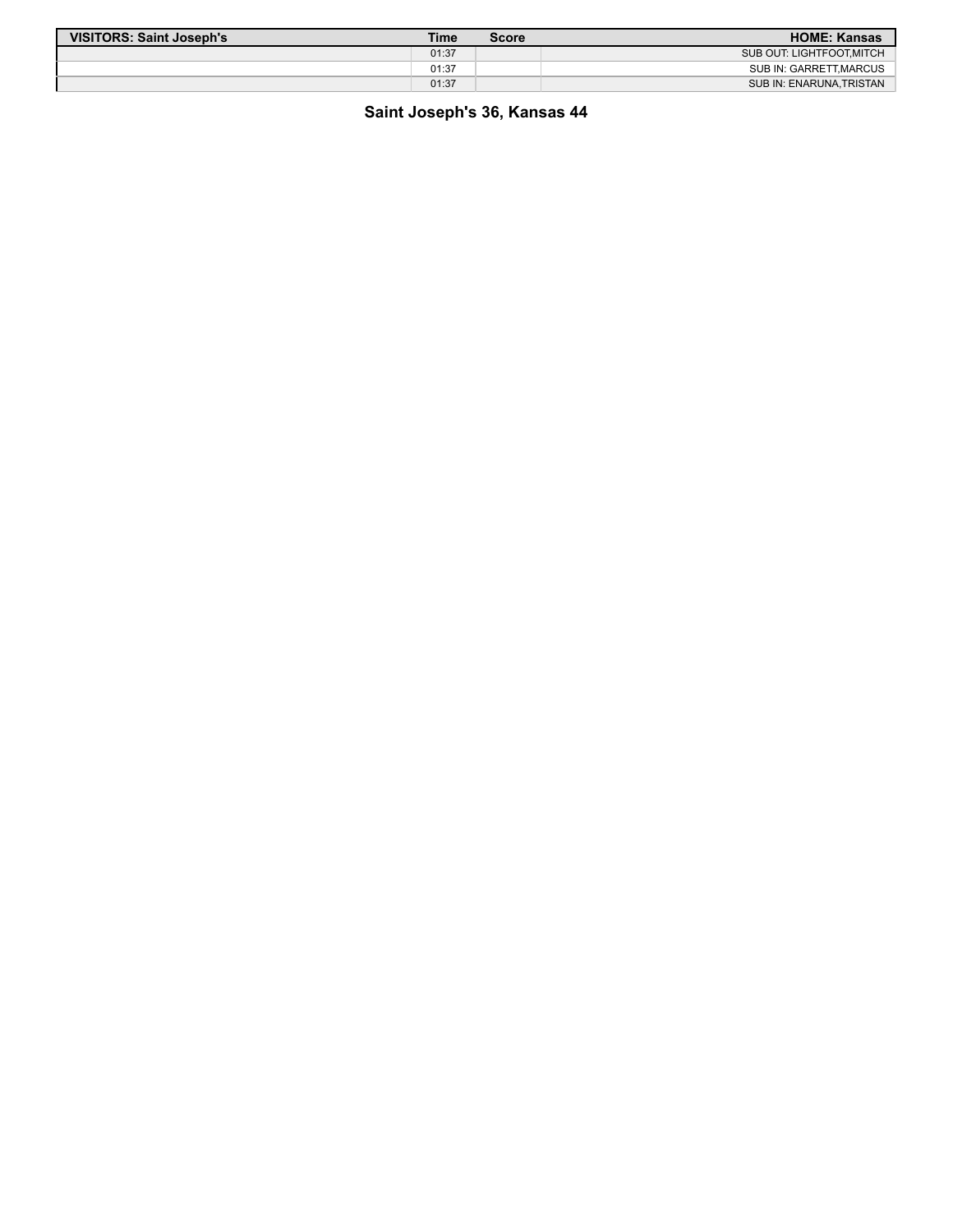# **Official Substitutions Log Saint Joseph's vs Kansas Period 2**



| November 27, 2020 at Suncoast Credit Union Arena - Fort Myers, Fla. |
|---------------------------------------------------------------------|
|---------------------------------------------------------------------|

| <b>VISITORS: Saint Joseph's</b> | Time  | <b>Score</b>             | <b>HOME: Kansas</b>            |
|---------------------------------|-------|--------------------------|--------------------------------|
| 0 BISHOP, DAHMIR                |       |                          | 00 GARRETT, MARCUS             |
| 1 DALY, RYAN                    |       |                          | 2 BRAUN, CHRISTIAN             |
| 5 FOSTER JR., GREG              |       |                          | 24 THOMPSON, BRYCE             |
| 22 HALL, JORDAN                 |       |                          | 30 AGBAJI, OCHAI               |
| 33 FUNK, TAYLOR                 |       |                          | 33 MCCORMACK, DAVID            |
|                                 | 20:00 | $\overline{\phantom{a}}$ | SUB OUT: ENARUNA, TRISTAN      |
|                                 | 20:00 |                          | SUB IN: MCCORMACK, DAVID       |
| SUB OUT: 3 BROWN, CAMERON       | 20:00 |                          |                                |
| SUB OUT: 11 MOORE, RAHMIR       | 20:00 |                          |                                |
| SUB IN: 0 BISHOP, DAHMIR        | 20:00 |                          |                                |
| SUB IN: 22 HALL, JORDAN         | 20:00 |                          |                                |
|                                 | 18:17 | 44-44                    | SUB OUT: THOMPSON.BRYCE        |
|                                 | 18:17 |                          | SUB OUT: MCCORMACK, DAVID      |
|                                 | 18:17 |                          | SUB IN: WILSON, JALEN          |
|                                 | 18:17 |                          | SUB IN: LIGHTFOOT, MITCH       |
|                                 | 18:03 | 46-44                    | SUB OUT: LIGHTFOOT, MITCH      |
|                                 | 18:03 |                          | SUB IN: ENARUNA, TRISTAN       |
| SUB OUT: 22 HALL, JORDAN        | 16:56 | 46-46                    |                                |
| SUB IN: 3 BROWN, CAMERON        | 16:56 |                          |                                |
| SUB OUT: 0 BISHOP, DAHMIR       | 15:58 | 49-48                    |                                |
| SUB OUT: 5 FOSTER JR., GREG     | 15:58 |                          |                                |
| SUB IN: 11 MOORE, RAHMIR        | 15:58 |                          |                                |
| SUB IN: 24 FORREST, JACK        | 15:58 |                          |                                |
|                                 | 15:31 | 49-50                    | SUB OUT: GARRETT, MARCUS       |
|                                 | 15:31 |                          | SUB IN: HARRIS, DAJUAN         |
| SUB OUT: 33 FUNK, TAYLOR        | 15:31 |                          |                                |
| SUB IN: 12 LONGPRE, ANTHONY     | 15:31 |                          |                                |
| SUB OUT: 3 BROWN, CAMERON       | 13:41 | 51-54                    |                                |
| SUB OUT: 11 MOORE, RAHMIR       | 13:41 |                          |                                |
|                                 |       |                          |                                |
| SUB OUT: 12 LONGPRE, ANTHONY    | 13:41 |                          |                                |
| SUB IN: 0 BISHOP, DAHMIR        | 13:41 |                          |                                |
| SUB IN: 22 HALL, JORDAN         | 13:41 |                          |                                |
| SUB IN: 33 FUNK, TAYLOR         | 13:41 |                          |                                |
| SUB OUT: 1 DALY, RYAN           | 13:33 | 51-54                    |                                |
| SUB IN: 11 MOORE, RAHMIR        | 13:33 |                          |                                |
|                                 | 12:48 | 53-56                    | SUB OUT: ENARUNA, TRISTAN      |
|                                 | 12:48 |                          | <b>SUB IN: GARRETT, MARCUS</b> |
| SUB OUT: 11 MOORE, RAHMIR       | 12:30 | 53-58                    |                                |
| SUB IN: 5 FOSTER JR., GREG      | 12:30 |                          |                                |
| SUB OUT: 22 HALL, JORDAN        | 10:52 | 55-65                    |                                |
| SUB IN: 1 DALY.RYAN             | 10:52 |                          |                                |
| SUB OUT: 1 DALY, RYAN           | 10:38 | 55-65                    |                                |
| SUB IN: 11 MOORE, RAHMIR        | 10:38 |                          |                                |
| SUB OUT: 33 FUNK, TAYLOR        | 09:29 | 55-66                    |                                |
| SUB IN: 1 DALY, RYAN            | 09:29 |                          |                                |
| SUB OUT: 5 FOSTER JR., GREG     | 08:50 | 55-68                    |                                |
| SUB IN: 22 HALL, JORDAN         | 08:50 |                          |                                |
| SUB OUT: 0 BISHOP, DAHMIR       | 08:33 | 55-68                    |                                |
| SUB IN: 3 BROWN, CAMERON        | 08:33 |                          |                                |
| SUB OUT: 22 HALL, JORDAN        | 08:05 | 57-71                    |                                |
| SUB IN: 13 TRACEY, JADRIAN      | 08:05 |                          |                                |
| SUB OUT: 24 FORREST, JACK       | 07:47 | 57-72                    |                                |
| SUB IN: 33 FUNK, TAYLOR         | 07:47 |                          |                                |
| SUB OUT: 1 DALY, RYAN           | 06:22 | 59-76                    |                                |
| SUB IN: 0 BISHOP, DAHMIR        | 06:22 |                          |                                |
| SUB OUT: 11 MOORE.RAHMIR        | 05:53 | 59-77                    |                                |
| SUB IN: 22 HALL.JORDAN          | 05:53 |                          |                                |
| SUB OUT: 13 TRACEY, JADRIAN     | 05:53 |                          |                                |
| SUB IN: 24 FORREST, JACK        | 05:53 |                          |                                |
|                                 | 03:38 | 65-85                    | SUB OUT: GARRETT, MARCUS       |
|                                 | 03:38 |                          | SUB OUT: AGBAJI, OCHAI         |
|                                 | 03:38 |                          | SUB IN: GRANT-FOSTER, TYON     |
|                                 | 03:38 |                          | SUB IN: THOMPSON, BRYCE        |
| SUB OUT: 33 FUNK, TAYLOR        | 03:38 |                          |                                |
| SUB IN: 10 JANSSON, ANTON       | 03:38 |                          |                                |
|                                 | 01:04 | 68-92                    | SUB OUT: BRAUN, CHRISTIAN      |
|                                 | 01:04 |                          | SUB OUT: WILSON, JALEN         |
|                                 | 01:04 |                          | SUB IN: ENARUNA, TRISTAN       |
|                                 | 01:04 |                          | SUB IN: MUSCADIN, GETHRO       |
| SUB OUT: 0 BISHOP, DAHMIR       | 01:04 |                          |                                |
|                                 |       |                          |                                |